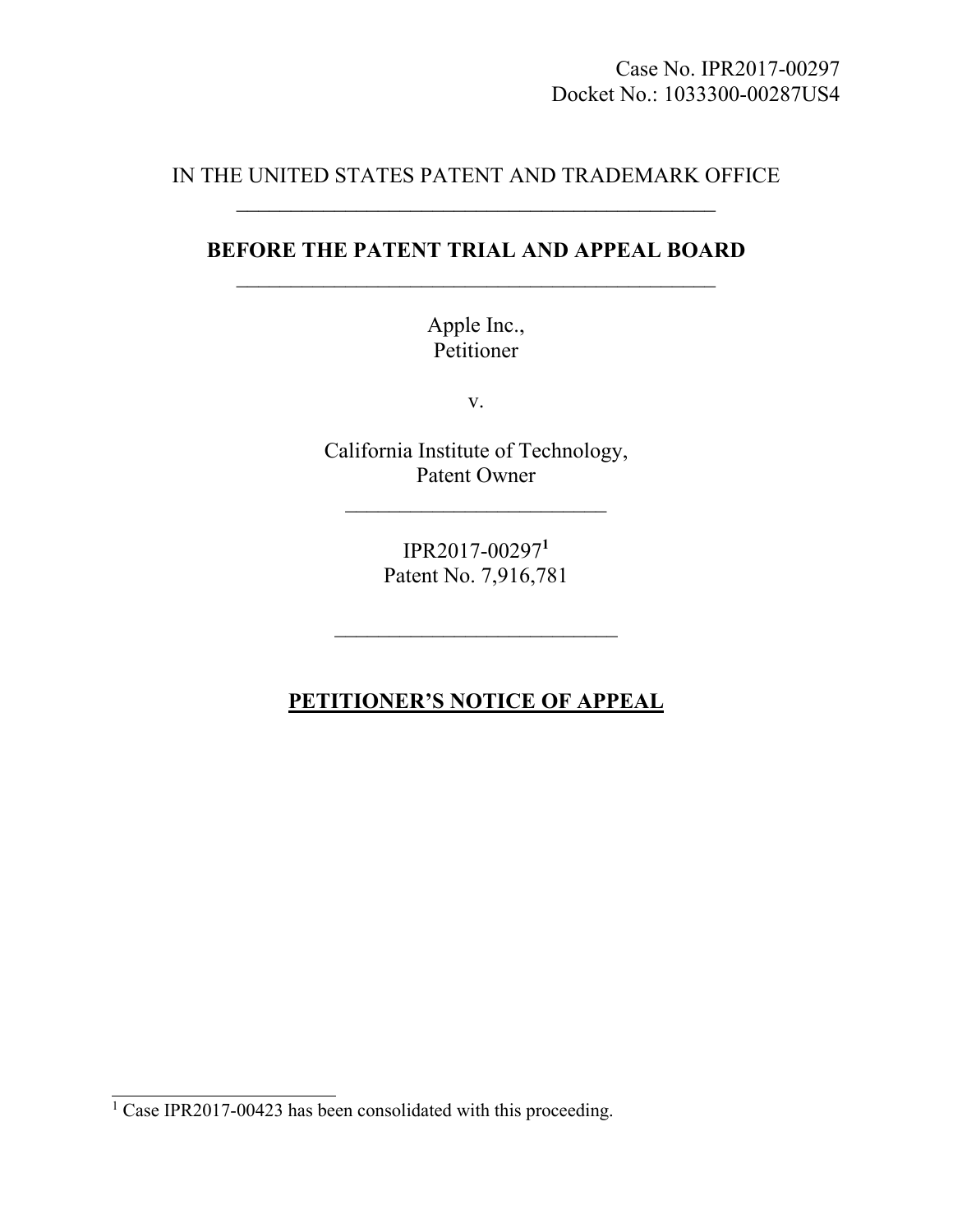Director of the United States Patent and Trademark Office c/o Office of the General Counsel P.O. Box 1450 Alexandria, VA 22314-5793

 Pursuant to 35 U.S.C. §§ 141-44 and 319, and 37 C.F.R. § 90.2-90.3, notice is hereby given that Petitioner Apple Inc. appeals to the United States Court of Appeals for the Federal Circuit from the Final Written Decision entered June 29, 2018 (Paper 66) in IPR2017-00297, and all prior and interlocutory rulings related thereto or subsumed therein.

 In accordance with 37 C.F.R. § 90.2(a)(3)(ii), Petitioner further indicates that the issues on appeal include, but are not limited to, whether the Patent Trial and Appeal Board erred in determining that Petitioner had not established by a preponderance of the evidence that claims 13–15, 18, and 22 of U.S. Patent No. 7,916,781 are unpatentable under 35 U.S.C. § 103 over the combination of Ping and MacKay; claim 16 of U.S. Patent No. 7,916,781 is unpatentable under 35 U.S.C. § 103 over the combination of Ping, MacKay, and Coombes; and any finding or determination supporting or related to those issues, as well as all other issues decided adversely to Petitioner in any orders, decisions, rulings, and opinions.

1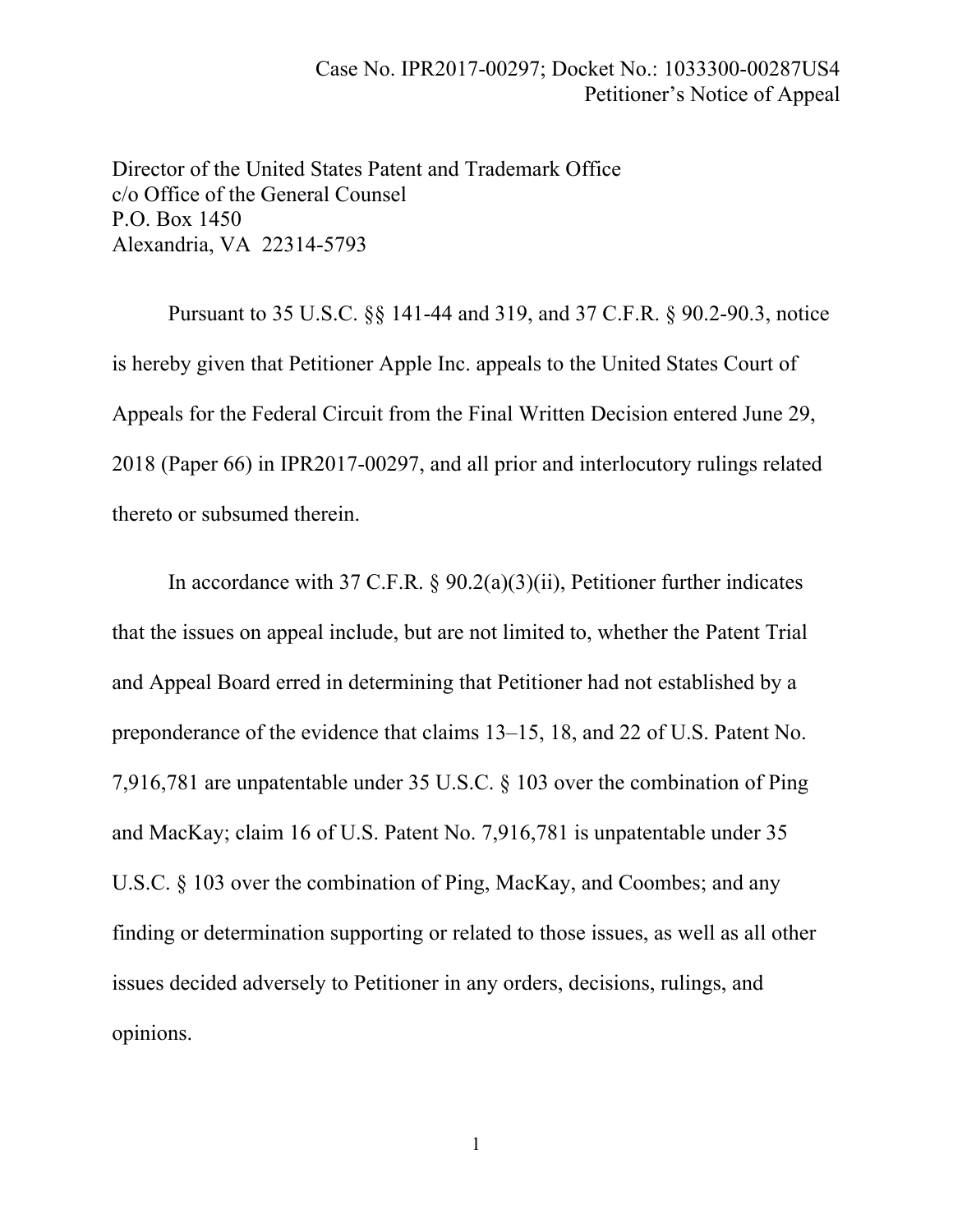Pursuant to 37 C.F.R. § 90.3, this Notice of Appeal is timely, having been duly filed within 63 days after the date of the Final Written Decision.

A copy of this Notice of Appeal is being filed simultaneously with the Patent Trial and Appeal Board, the Clerk's Office for the United States Court of Appeals for the Federal Circuit, and the Director of the Patent and Trademark Office.

Respectfully submitted,

Date: August 29, 2018 /Michael Smith

Michael H. Smith Registration No. 71,190 Counsel for Petitioner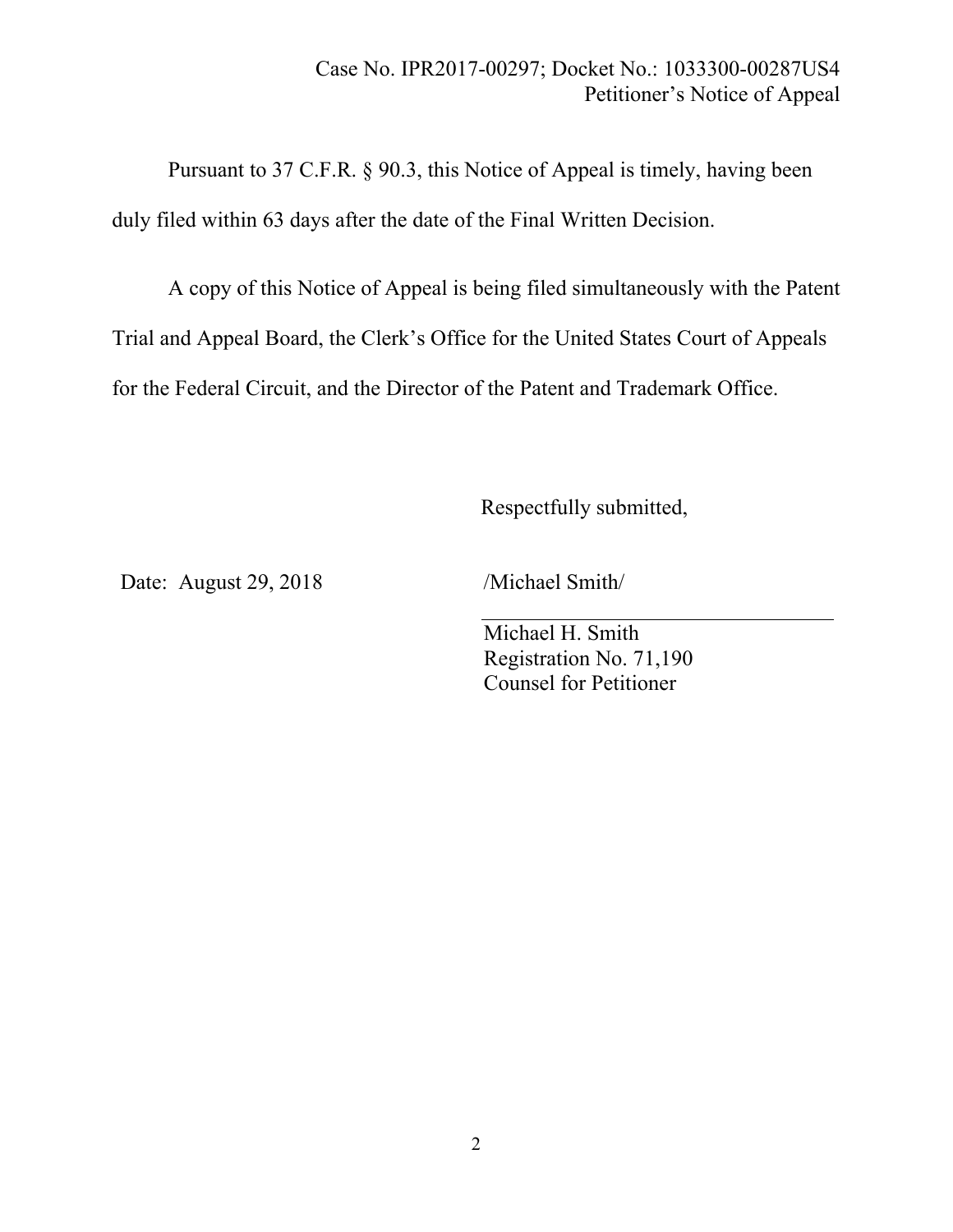### **CERTIFICATE OF SERVICE**

Pursuant to 37 C.F.R.  $\S$  90.2(a)(1) and 104.2(a), I hereby certify that, in addition to being filed electronically through the Patent Trial and Appeal Board's End to End (PTAB E2E), a true and correct original version of the foregoing PETITIONER'S NOTICE OF APPEAL is being filed by Express Mail (Express Mail Label EL 749915533 US) on this 29th day of August 2018, with the Director of the United States Patent and Trademark Office, at the following address:

Director of the United States Patent and Trademark Office c/o Office of the General Counsel United States Patent and Trademark Office P.O. Box 1450 Alexandria, VA 22313-1450

Pursuant to 37 C.F.R. § 90.2(a)(2) and Federal Circuit Rule 15(a)(1), and Rule  $52(a)$ , (e), I hereby certify that a true and correct copy of the foregoing PETITIONER'S NOTICE OF APPEAL is being filed in the United States Court of Appeals for the Federal Circuit using the Court's CM/ECF filing system on this day, August 29th, 2018, and the filing fee is being paid electronically using pay.gov.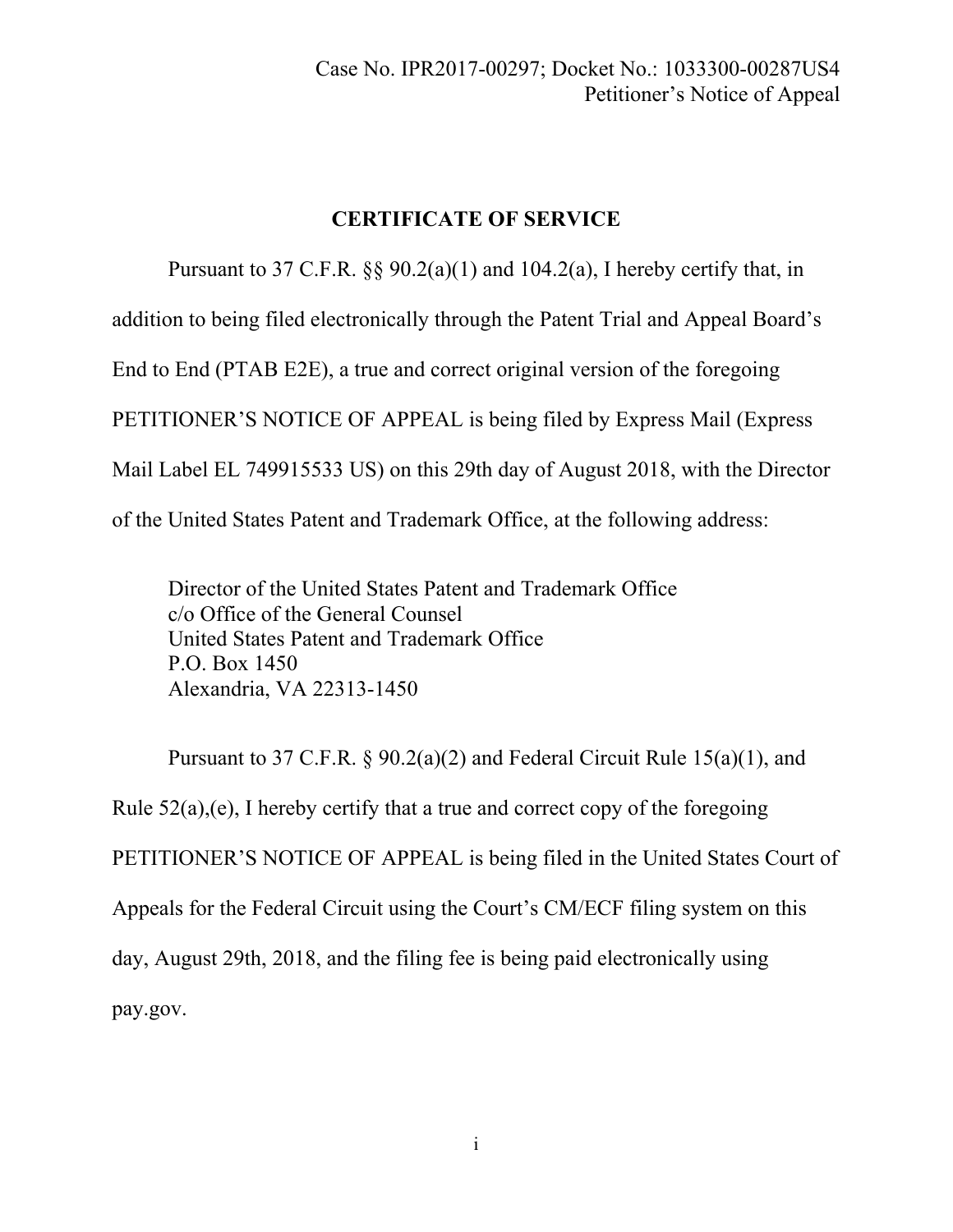I hereby certify that on August 29th, 2018 I caused a true and correct copy of the PETITIONER'S NOTICE OF APPEAL to be served via e-mail on the following attorneys of record:

Michael Rosato (mrosato@wsgr.com) Matthew Argenti (margenti@wsgr.com) Richard Torczon (rtorczon@wsgr.com) Kevin P.B. Johnson (kevinjohnson@quinnemanuel.com) Todd M. Briggs (toddbriggs@quinnemanuel.com)  $\text{Jim Glass}$  (jimglass  $\textcircled{a}$  quinnemanuel.com)

/Michael Smith/

 Michael H. Smith Registration No. 71,190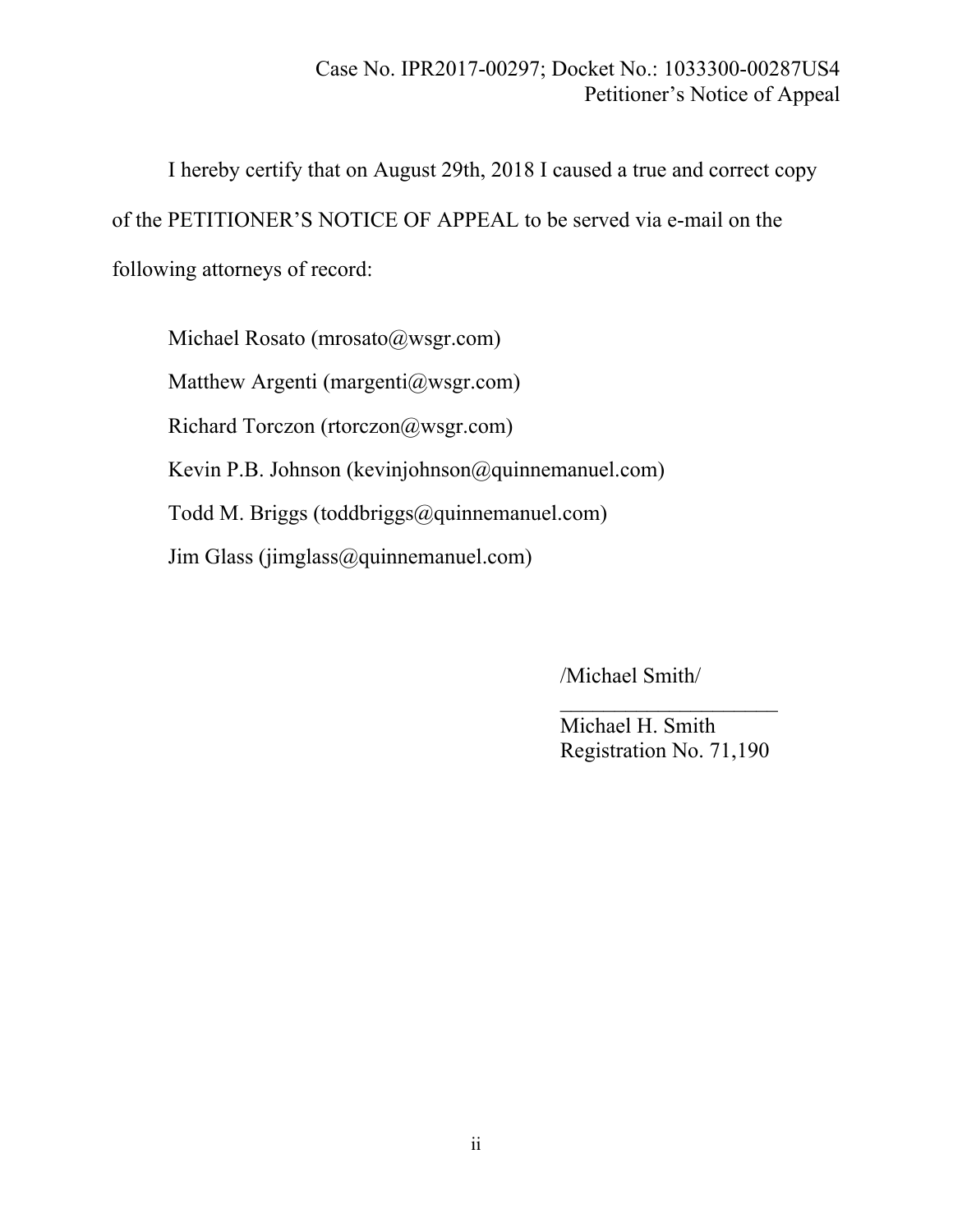Case No. IPR2017-00297; Docket No.: 1033300-00287US4 Petitioner's Notice of Appeal

# **EXHIBIT A**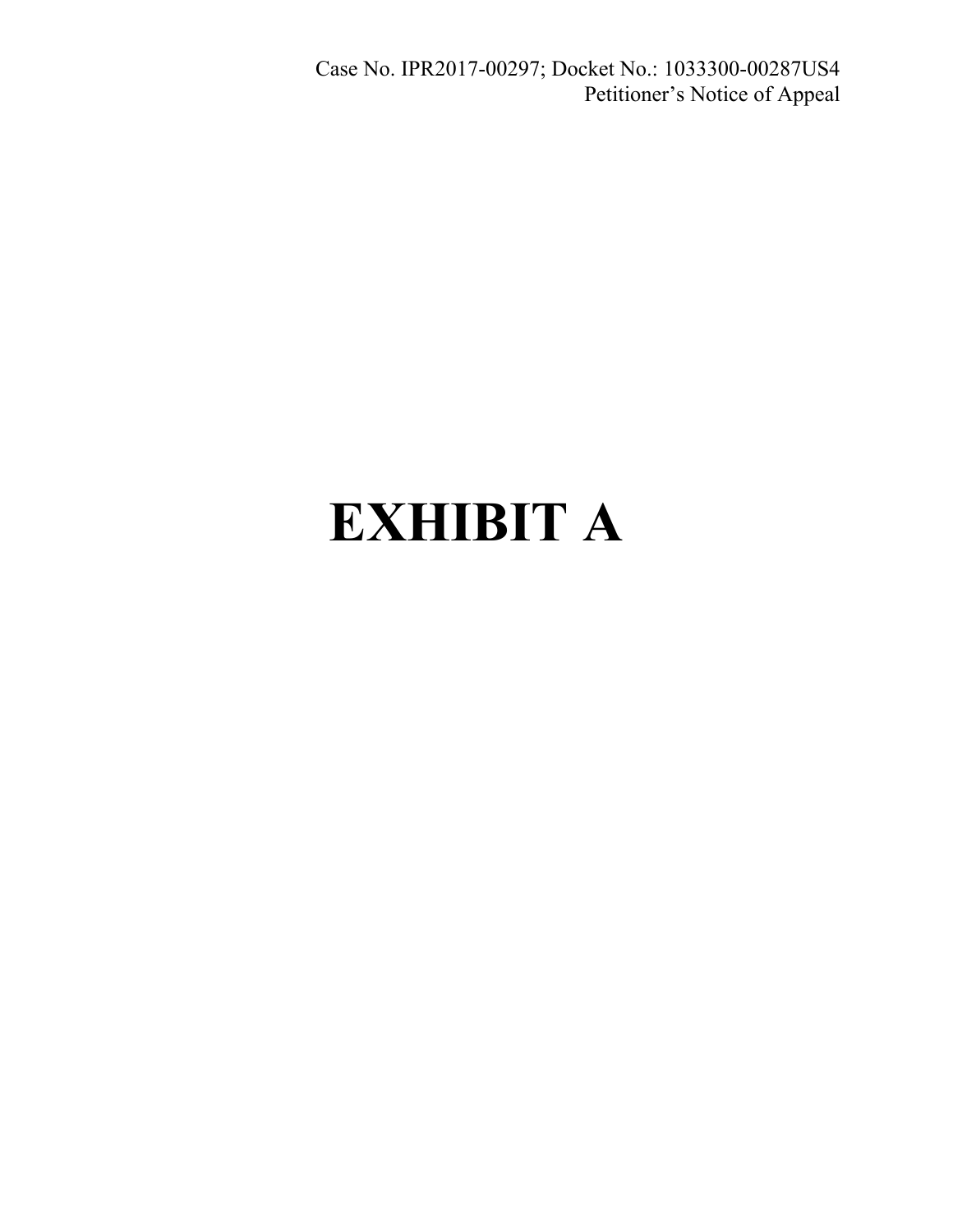# UNITED STATES PATENT AND TRADEMARK OFFICE

## BEFORE THE PATENT TRIAL AND APPEAL BOARD

# **APPLE INC.,** Petitioner,

 $V_{\star}$ 

CALIFORNIA INSTITUTE OF TECHNOLOGY, Patent Owner.

> Case IPR2017-00297<sup>1</sup> Patent 7,916,781 B2

Before KEN B. BARRETT, TREVOR M. JEFFERSON, and JOHN A. HUDALLA, Administrative Patent Judges.

HUDALLA, Administrative Patent Judge.

FINAL WRITTEN DECISION *Inter Partes Review* 35 U.S.C. § 318(a) and 37 C.F.R. § 42.73

In Case IPR2017-00297 ("297 IPR"), Petitioner, Apple, Inc.

("Petitioner"), filed a Petition (Paper 5,<sup>2</sup> "297 Petition" or "297 Pet.")

requesting an *inter partes* review of claims 3–12 and 19–21 of U.S. Patent

 $1$  Case IPR2017-00423 has been consolidated with this proceeding.

<sup>&</sup>lt;sup>2</sup> Unless otherwise indicated, citations to papers and exhibits are made to Case IPR 2017-00297.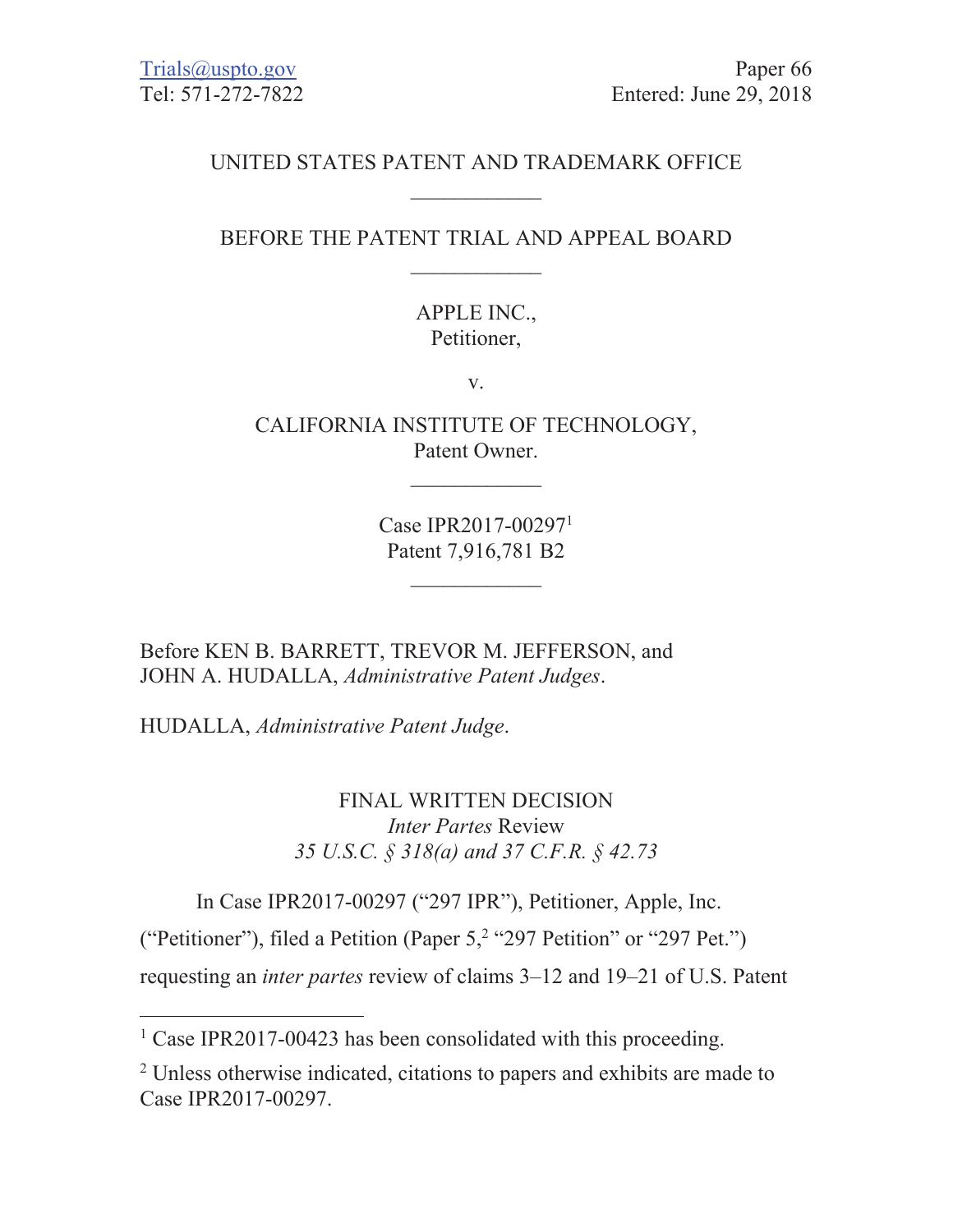No. 7,916,781 B2 (Ex. 1001, "the '781 patent"). Patent Owner, California Institute of Technology ("Patent Owner"), filed a Preliminary Response to the 297 Petition. Paper 14 ("297 Preliminary Response" or "297 Prelim. Resp."). Taking into account the arguments presented in Patent Owner's 297 Preliminary Response, we determined that the information presented in the 297 Petition established that there was a reasonable likelihood that Petitioner would prevail in challenging claims 19–21 of the '781 patent under 35 U.S.C.  $\S$  102(b). Pursuant to 35 U.S.C.  $\S$  314, we instituted this proceeding on July 5, 2017, as to claims 19–21 of the '781 patent. Paper 16 ("297 Institution Decision" or "297 Dec. on Inst.").

In related Case IPR2017-00423 ("423 IPR"), Petitioner filed a second Petition (423 IPR, Paper 5, "423 Petition" or "423 Pet.") requesting an *inter partes* review of claims 13–22 of the '781 patent. Patent Owner filed a Preliminary Response to the 423 Petition. 423 IPR, Paper 14 ("423 Preliminary Response" or "423 Prelim. Resp."). Taking into account the arguments presented in Patent Owner's 423 Preliminary Response, we determined that the information presented in the 423 Petition established that there was a reasonable likelihood that Petitioner would prevail in challenging claims 13–16, 18, and 22 of the '781 patent under 35 U.S.C. § 103(a). Pursuant to 35 U.S.C. § 314, we instituted an *inter partes* review proceeding on July 5, 2017, as to claims  $13-16$ , 18, and 22 of the '781 patent. Paper  $18<sup>3</sup>$  ("423 Institution Decision" or "423 Dec. on Inst."). In the 423 Institution Decision, we ordered the consolidation of the 423 IPR with the 297 IPR for purposes of trial. *Id.* at 25.

<sup>&</sup>lt;sup>3</sup> The 423 Institution Decision is included in the 297 IPR as Paper 18 because it includes a consolidation order.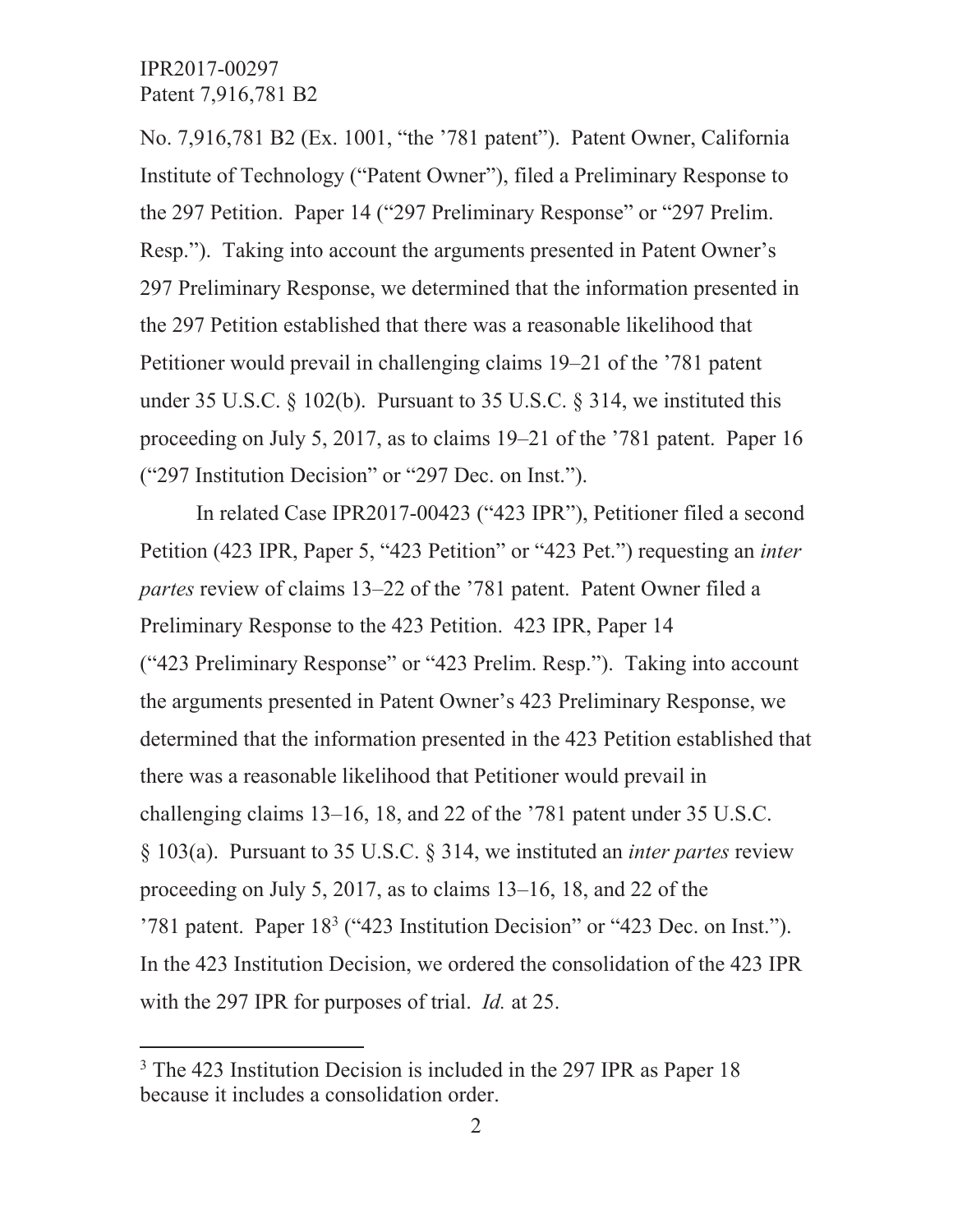During the course of trial, Patent Owner filed a Patent Owner Response (Paper 31, "PO Resp."), and Petitioner filed a Reply to the Patent Owner Response (Paper 38, "Pet. Reply"). Patent Owner also filed a Sur-Reply (Paper 54, "PO Sur-Reply"), as was authorized by our Order of March 2, 2018 (Paper 47). An oral hearing was held on April 19, 2018, and a transcript of the hearing is included in the record. Paper 65 ("Tr.").

Petitioner filed Declarations of James A. Davis, Ph.D., with the 297 Petition (Ex. 1004) and the 423 Petition (Ex. 1024). Petitioner also filed a Declaration of Brendan Frey, Ph.D. (Ex. 1049) with its Reply. Patent Owner filed a Declaration of Michael Mitzenmacher, Ph.D., with its Response (Ex. 2004). The parties also filed transcripts of the depositions of Dr. Davis (Ex. 2033) and Dr. Mitzenmacher (Ex. 1045).

As authorized in our Order of February 10, 2018 (Paper 39), Patent Owner filed a motion for sanctions related to Petitioner's cross-examination of Patent Owner's witness, Dr. Mitzenmacher<sup>4</sup> (Paper 40), and Petitioner filed an opposition (Paper 44).

Patent Owner also filed a motion to exclude certain exhibits filed by Petitioner. Paper 49. Petitioner filed an opposition (Paper 53), and Patent Owner filed a reply (Paper 55).

In light of the U.S. Supreme Court's decision in SAS Institute, Inc. v. *Iancu*, 138 S. Ct. 1348 (2018), we modified the 297 Institution Decision and

<sup>&</sup>lt;sup>4</sup> Petitioner's motion also seeks sanctions related to Petitioner's crossexamination of Dariush Divsalar, Ph.D., in certain related cases. See Paper 40, 3–7. Nevertheless, Patent Owner did not file direct testimony from Dr. Divsalar in this consolidated case. Accordingly, we only address Patent Owner's motion for sanctions in this case to the extent it relates to Dr. Mitzenmacher's cross-examination.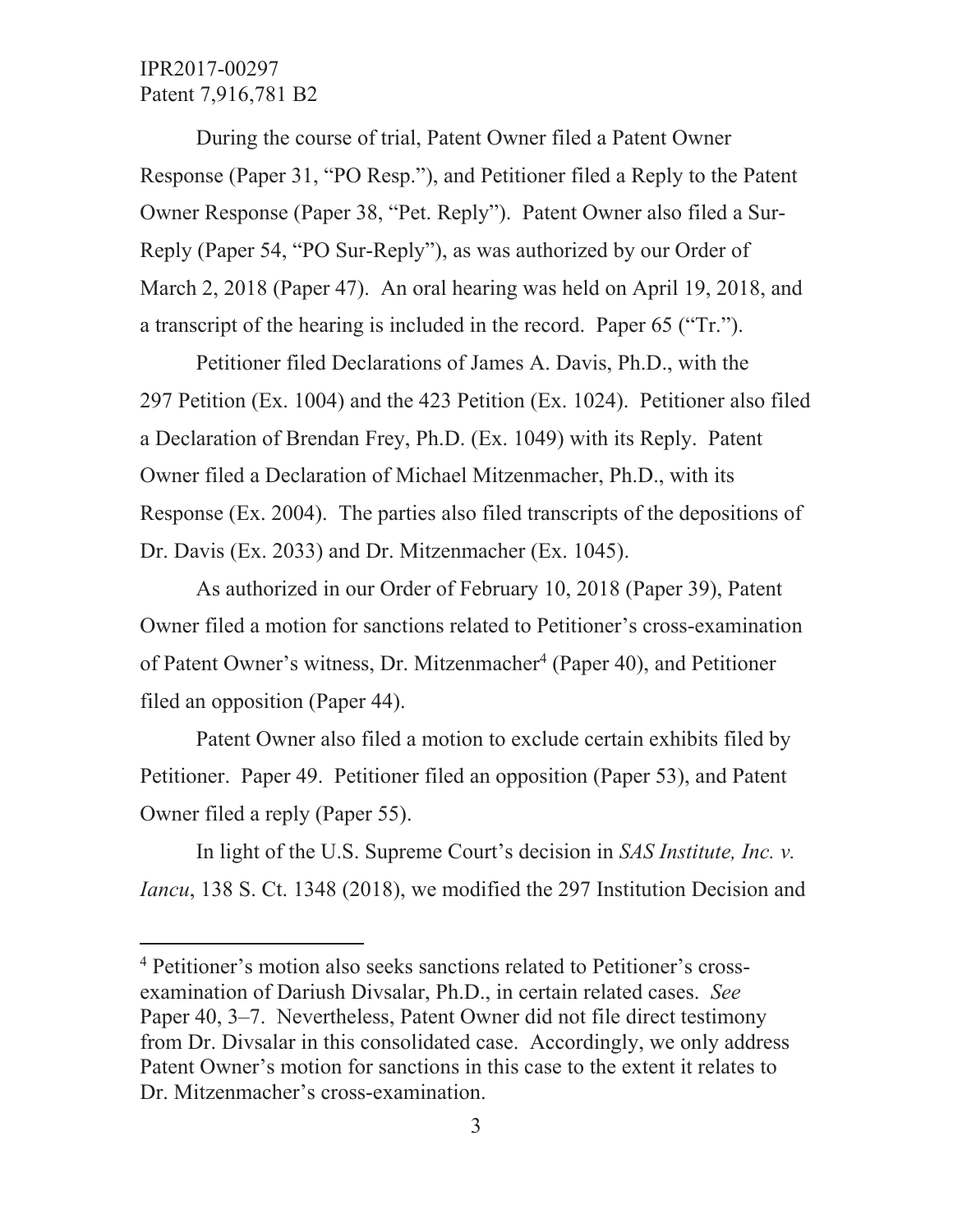the 423 Institution Decision to institute on all of the challenged claims and all of the grounds presented in the 297 Petition and the 423 Petition. Paper 61. Subsequently, the parties filed a joint motion to limit the Petitions to the claims and grounds that were originally instituted. Paper 63. We granted the motion. Paper 64. As a result, the remaining instituted grounds are the same as they had been at the time of the 297 Institution Decision and the 423 Institution Decision. See id. at 3.

We have jurisdiction under 35 U.S.C.  $\S 6$ . This decision is a Final Written Decision under 35 U.S.C.  $\S$  318(a) as to the patentability of claims 13–16 and 18–22 of the '781 patent. For the reasons discussed below, Petitioner has demonstrated by a preponderance of the evidence that claims 19–21 are unpatentable. Petitioner has not demonstrated by a preponderance of the evidence that claims 13–16, 18, and 22 are unpatentable.

### **I. BACKGROUND**

 $\mathcal{A}$ . **Related Proceedings** 

The parties identify the following district court cases related to the '781 patent (297 Pet. 1; 423 Pet. 1; Paper 7, 1):

Cal. Inst. of Tech. v. Broadcom Ltd., No. 2:16-cv-03714 (C.D. Cal. filed May 26, 2016);<sup>5</sup>

Cal. Inst. of Tech. v. Hughes Commc'ns, Inc., No. 2:15-cv-01108 (C.D. Cal. filed Feb. 17, 2015); and

<sup>&</sup>lt;sup>5</sup> Petitioner is a defendant in this case. *See* 297 Pet. 1; 423 Pet. 1.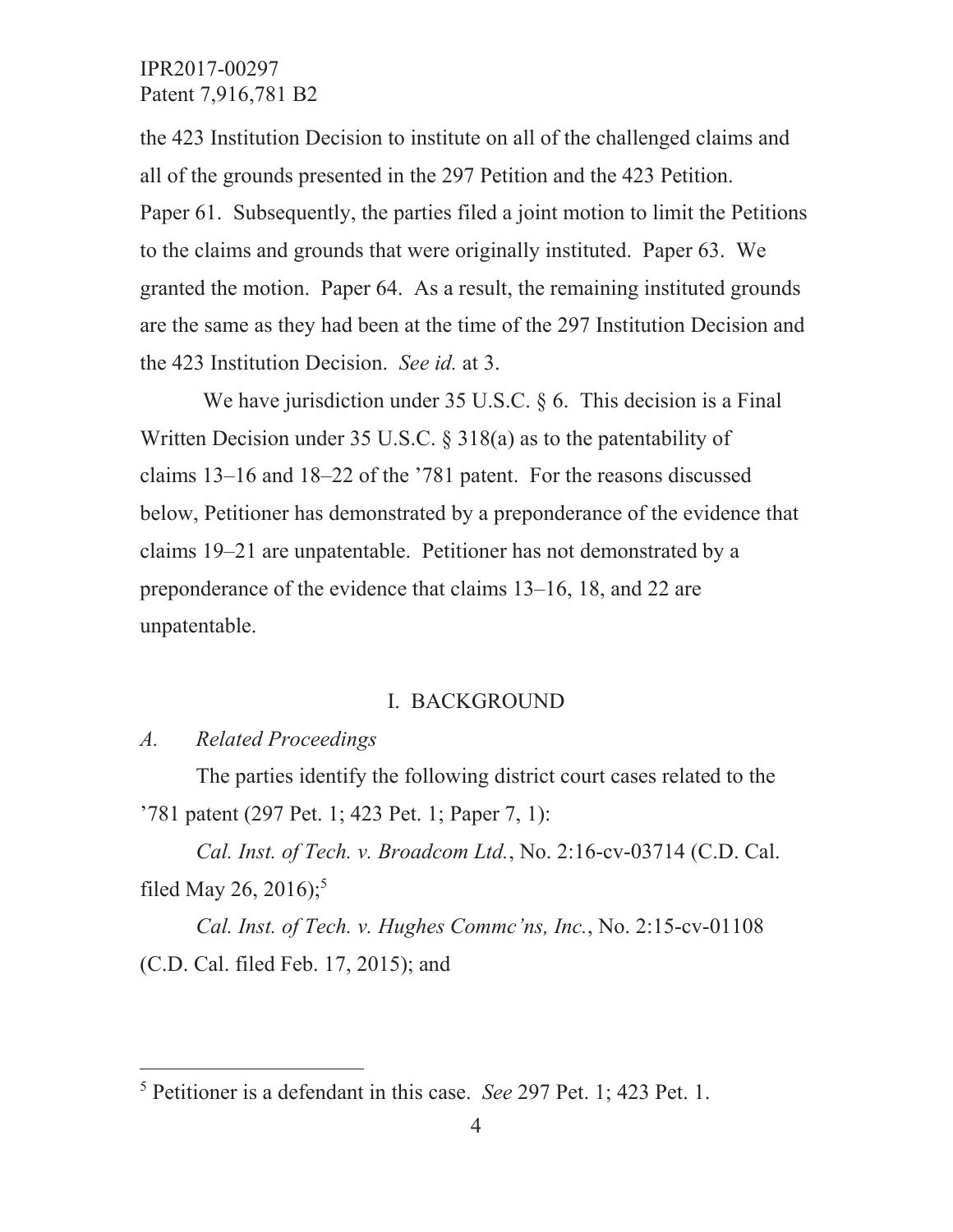Cal. Inst. of Tech. v. Hughes Commc'ns, Inc., 2:13-cv-07245 (C.D. Cal. filed Oct. 1, 2013).

The '781 patent was previously subject to an *inter partes* review in Case IPR2015-00059 ("059 IPR"). 297 Pet. 1, 19; 423 Pet. 1, 19; Ex. 1011; Paper 7, 1. In the Final Written Decision from the 059 IPR, which Petitioner filed as Exhibit 1011 in this proceeding, the Board determined that claims 1 and 2 of the '781 patent are unpatentable as anticipated by a reference known as "Divsalar" that is no longer at issue in this consolidated proceeding. See Ex. 1011, 43.

Petitioner additionally states that patents in the priority chain of the '781 patent were challenged in Cases IPR2015-00068, IPR2015-00067, IPR2015-00060, IPR2015-00061, and IPR2015-00081. 297 Pet. 1; 423 Pet. 1. We additionally identify the following cases between the parties: Cases IPR2017-00210, IPR2017-00211, IPR2017-00219, IPR2017-00700, IPR2017-00701, IPR2017-00702, IPR2017-00703, and IPR2017-00728.

#### $B_{\cdot}$ The '781 patent

The '781 patent describes the serial concatenation of interleaved convolutional codes forming turbo-like codes. Ex. 1001, Title. It explains some of the prior art with reference to its Figure 1, reproduced below.

 $\mathfrak{H}% _{C}=\mathfrak{H}_{C}$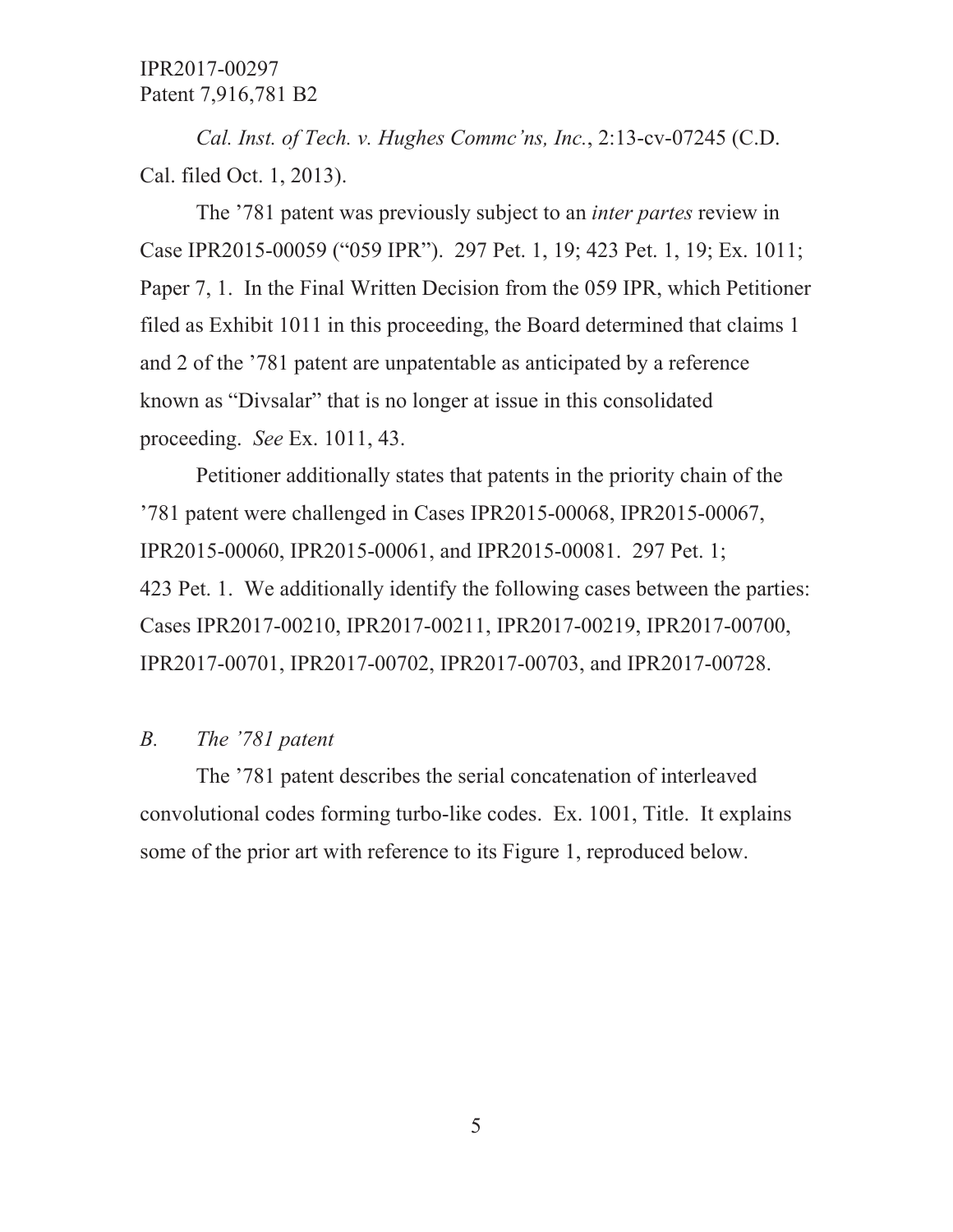IPR2017-00297 Patent 7,916,781 B2

 $100 -$ 

 $-150$ -160 DECODE 1  $~102$  $-110$ CODE 1 CHANNEL  $-106$  $7104$  $-162$  $-112$ CODE<sub>2</sub> DECODE 2 P

 $FIG. 1$ (Prior Art)

Figure 1 is a schematic diagram of a prior "turbo code" system. *Id.* at 2:20-

21. The '781 patent specification describes Figure 1 as follows:

A block of k information bits is input directly to a first coder 102. A k bit interleaver 106 also receives the k bits and interleaves them prior to applying them to a second coder 104. The second coder produces an output that has more bits than its input, that is, it is a coder with rate that is less than 1. The coders 102, 104 are typically recursive convolutional coders.

Three different items are sent over the channel 150: the original k bits, first encoded bits 110, and second encoded bits 112. At the decoding end, two decoders are used: a first constituent decoder 160 and a second constituent decoder 162. Each receives both the original k bits, and one of the encoded portions 110, 112. Each decoder sends likelihood estimates of the decoded bits to the other decoders. The estimates are used to decode the uncoded information bits as corrupted by the noisy channel.

 $Id$  at 1:44-60.

A coder 200, according to a first embodiment of the invention, is described with respect to Figure 2, reproduced below.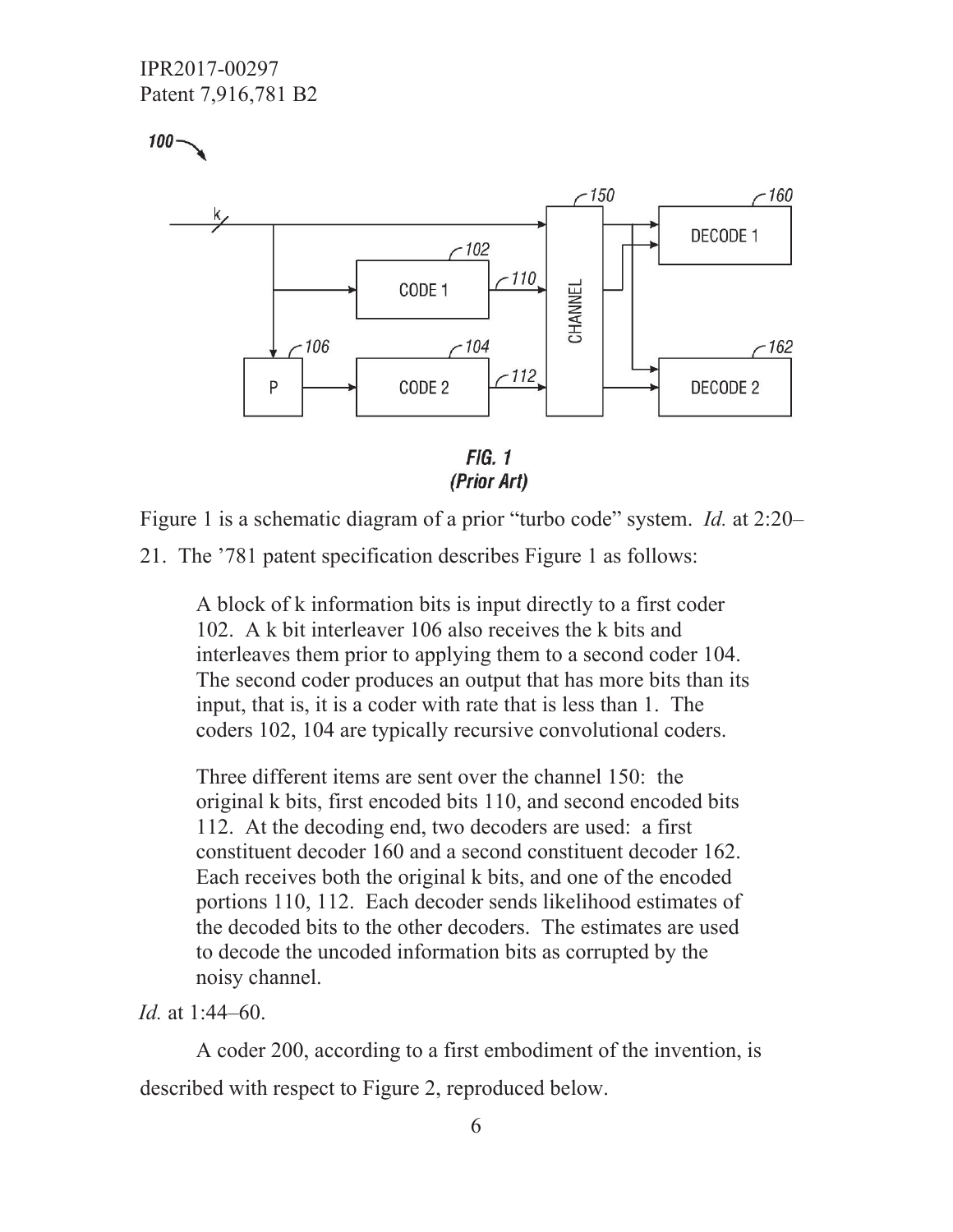IPR2017-00297 Patent 7,916,781 B2



Figure 2 of the '781 patent is a schematic diagram of coder 200.

The coder 200 may include an outer coder 202, an interleaver 204, and inner coder  $206$ .... The outer coder 202 receives the uncoded data [that] may be partitioned into blocks of fixed size,  $[e.g.]$  k bits. The outer coder may be an  $(n,k)$  binary linear block coder, where  $n \ge k$ . The coder accepts as input a block u of k data bits and produces an output block v of n data bits. The mathematical relationship between u and v is  $v=T_0u$ , where  $T_0$  is an n×k matrix, and the rate<sup>[6]</sup> of the coder is k/n.

The rate of the coder may be irregular, that is, the value of  $T_0$  is not constant, and may differ for sub-blocks of bits in the data block. In an embodiment, the outer coder 202 is a repeater that repeats the k bits in a block a number of times q to produce a block with n bits, where  $n=qk$ . Since the repeater has an irregular output, different bits in the block may be repeated a different number of times. For example, a fraction of the bits in the block may be repeated two times, a fraction of bits may be repeated three times, and the remainder of bits may be repeated four times. These fractions define a degree sequence or degree profile, of the code.

The inner coder 206 may be a linear rate-1 coder, which means that the n-bit output block x can be written as  $x=T_{\ell}w$ , where  $T_{\ell}$ 

<sup>&</sup>lt;sup>6</sup> We understand that the "rate" of an encoder refers to the ratio of the number of input bits to the number of resulting encoded output bits related to those input bits.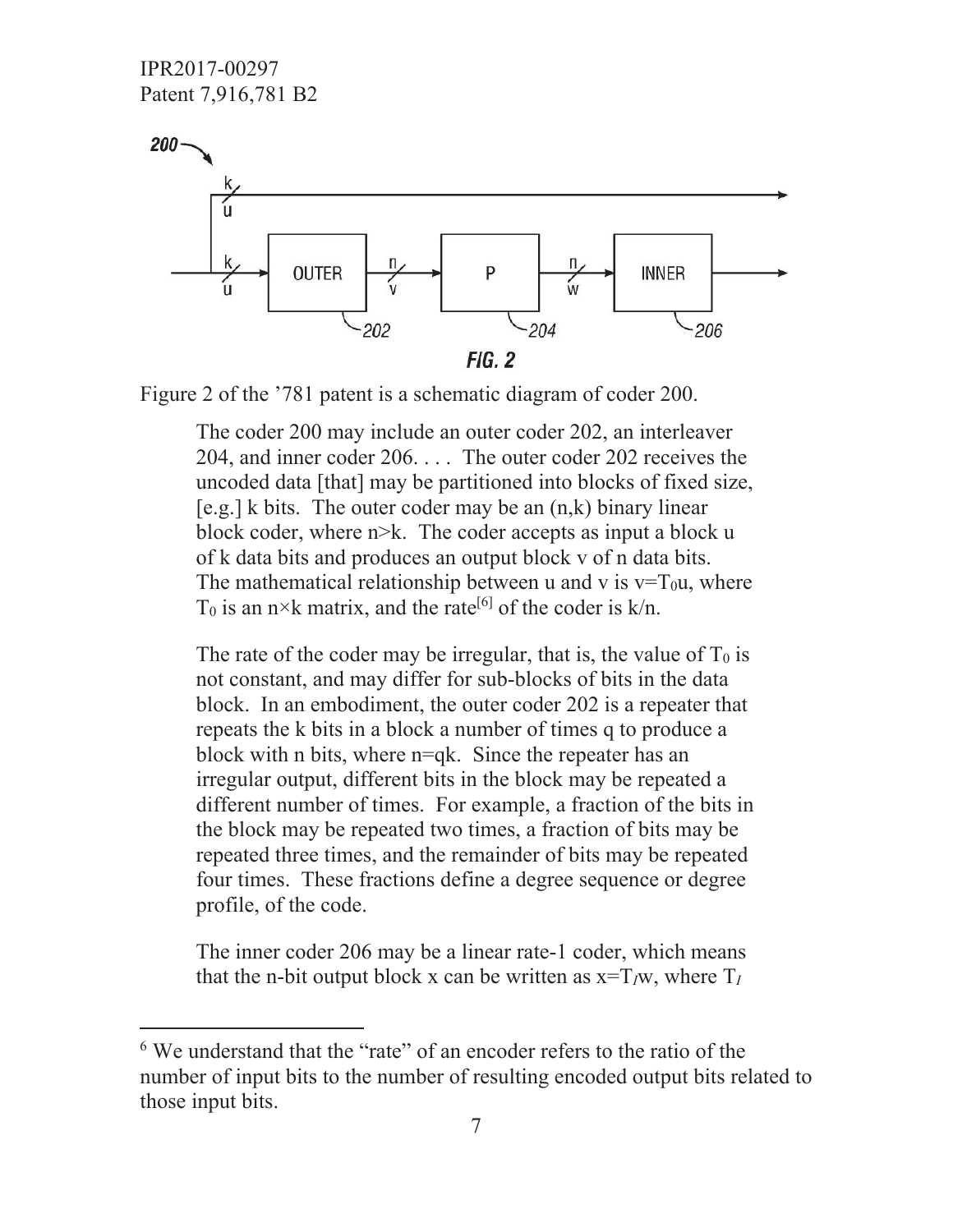> is a nonsingular  $n \times n$  matrix. The inner coder 210 can have a rate that is close to 1, e.g., within 50%, more preferably 10% and perhaps even more preferably within 1% of 1.

*Id.* at 2:40–3:2 (footnote added). Codes characterized by a regular repeat of message bits into a resulting codeword are referred to as "regular repeat," whereas codes characterized by irregular repeat of message bits into a resulting codeword are referred to as "irregular repeat." The second ("inner") encoder 206 performs an "accumulate" function. Thus, the two step encoding process illustrated in Figure 2, including a first encoding ("outer encoding") followed by a second encoding ("inner encoding"), results in either a "regular repeat accumulate" ("RRA") code or an "irregular repeat accumulate" ("IRA") code, depending upon whether the repetition in the first encoding is regular or irregular.

Figure 4 of the '781 patent is reproduced below.



**FIG. 4** 

Figure 4 shows an alternative embodiment in which the first encoding is carried out by a low density generator matrix. Low density generator matrix  $(LDGM)<sup>7</sup>$  codes are a special class of low density parity check codes that

<sup>&</sup>lt;sup>7</sup> We understand that a "generator" matrix (typically referred to by "G") is used to create (generate) codewords. A parity check matrix (typically referred to by "H") is used to decode a received message.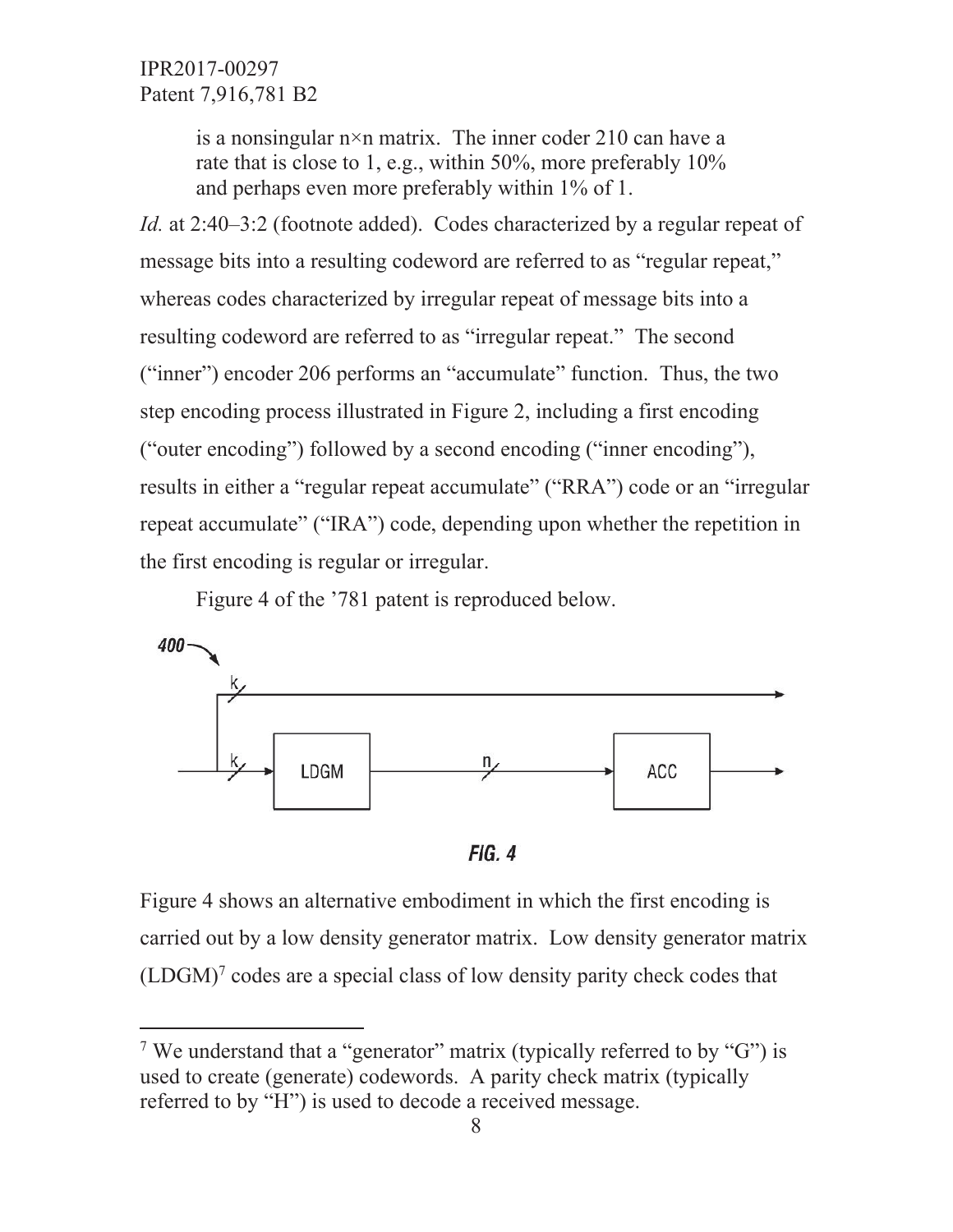allow for less encoding and decoding complexity. LDGM codes are systematic linear codes generated by a "sparse" generator matrix. No interleaver (as in the Figure 2 embodiment) is required in the Figure 4 arrangement because the LDGM provides scrambling otherwise provided by the interleaver in the Figure 2 embodiment.

Petitioner notes (297 Pet. 3; 423 Pet. 3) that the '781 patent claims priority to a provisional application filed on May 18, 2000. Ex. 1001, [60]. Patent Owner does not dispute that May 18, 2000, is the effective filing date for the challenged claims of the '781 patent.

#### $C_{\cdot}$ **Illustrative Claims**

Claims 13 and 19–21 of the '781 patent are independent. Claims 14– 16 and 18 depend directly or indirectly from claim 13, and claim 22 depends from claim 21. Claims 13 and 19 are illustrative of the challenged claims and recite:

13. A method of encoding a signal, comprising:

receiving a block of data in the signal to be encoded, the block of data including information bits; and

performing an encoding operation using the information bits as an input, the encoding operation including an accumulation of mod-2 or exclusive-OR sums of bits in subsets of the information bits, the encoding operation generating at least a portion of a codeword,

wherein the information bits appear in a variable number of subsets.

A method of encoding a signal, comprising: 19.

receiving a block of data in the signal to be encoded, the block of data including information bits; and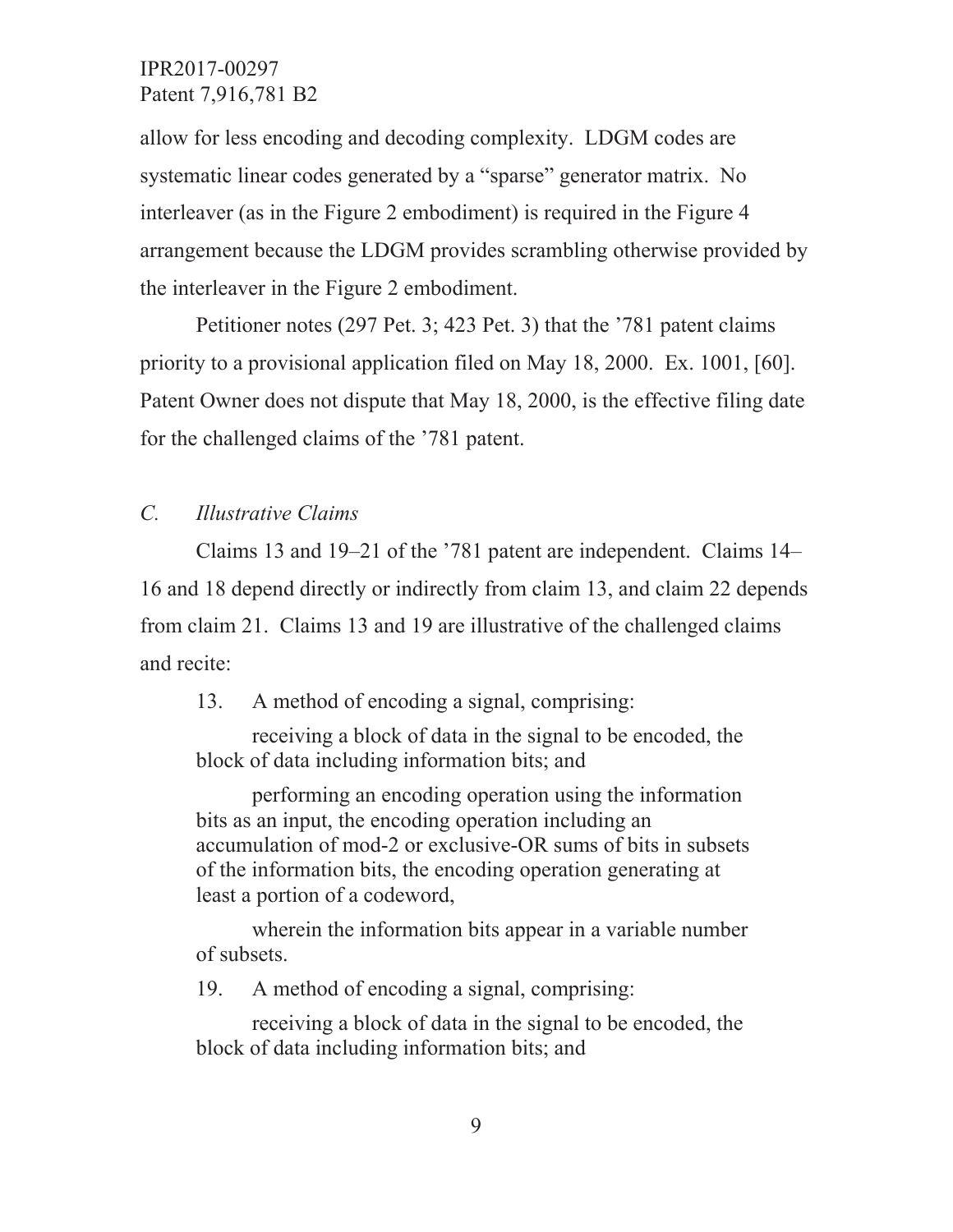> performing an encoding operation using the information bits as an input, the encoding operation including an accumulation of mod-2 or exclusive-OR sums of bits in subsets of the information bits, the encoding operation generating at least a portion of a codeword,

wherein at least two of the information bits appear in three subsets of the information bits.

*Id.* at 8:7–17, 8:35–44.

#### $D_{\cdot}$ The Prior Art

Petitioner relies on the following prior art:

MacKay et al., "Comparison of Constructions of Irregular Gallager Codes," IEEE TRANSACTIONS ON COMMUNICATIONS, Vol. 47, No. 10, pp. 1449–54, October 1999 (Ex. 1002, "MacKay");

Ping et al., "Low Density Parity Check Codes with Semi-Random Parity Check Matrix," IEE ELECTRONICS LETTERS, Vol. 35, No. 1, pp. 38–39, Jan. 7, 1999 (Ex. 1003, "Ping"); and

Coombes et al., U.S. Patent No. 4,271,520, filed June 25, 1979, issued June 2, 1981 (Ex. 1018, "Coombes").

#### $E$ . **Remaining Instituted Grounds**

The following instituted grounds remain at issue in this consolidated

| Reference(s)                 | <b>Basis</b>          | Claim(s)<br>Challenged  | Citation                     |
|------------------------------|-----------------------|-------------------------|------------------------------|
| Ping                         | 35 U.S.C. § 102(b)    | $19 - 21$               | 297 Pet. 57–60               |
| Ping and MacKay              | 35 U.S.C. § 103(a)    | $13-15$ , 18,<br>and 22 | 423 Pet. 31–43,<br>$47 - 48$ |
| Ping, MacKay,<br>and Coombes | 35 U.S.C. $\S$ 103(a) | 16                      | 423 Pet. 48–50               |

proceeding  $(297 \text{ Dec. on Inst. } 26; 423 \text{ Dec. on Inst. } 24; \text{ Paper } 64, 3):$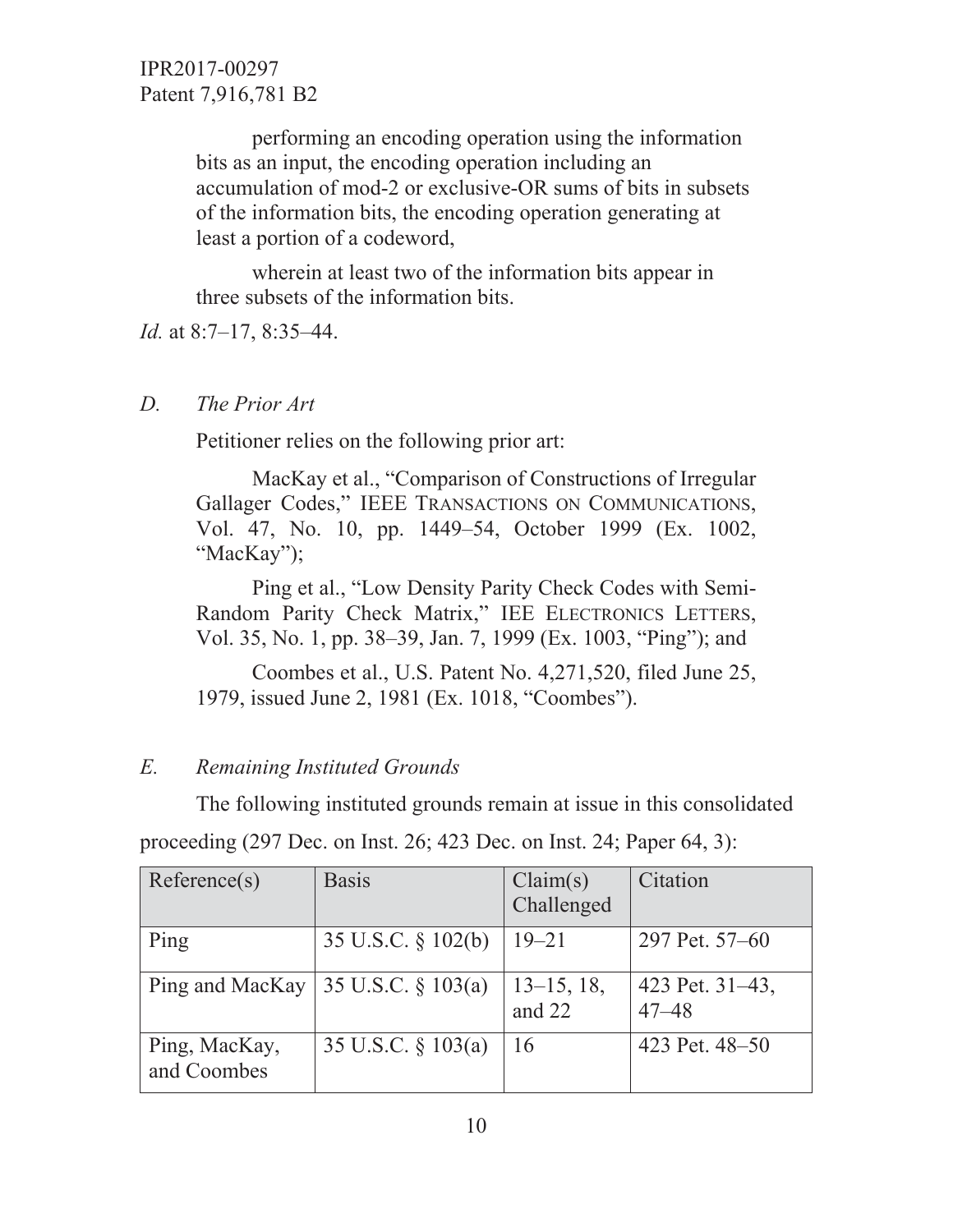### *F. Claim Interpretation*

In an *inter partes* review, we construe claims by applying the broadest reasonable interpretation in light of the specification.  $37$  C.F.R. § 42.100(b); *see Cuozzo Speed Techs., LLC v. Lee, 136 S. Ct. 2131, 2144–46 (2016).* Under the broadest reasonable interpretation standard, and absent any special definitions, claim terms are given their ordinary and customary meaning, as would be understood by one of ordinary skill in the art in the context of the entire disclosure. See In re Translogic Tech. Inc., 504 F.3d 1249, 1257 (Fed. Cir. 2007). Any special definitions for claim terms or phrases must be set forth "with reasonable clarity, deliberateness, and precision." *In re Paulsen*, 30 F.3d 1475, 1480 (Fed. Cir. 1994).

We determine that no terms require explicit construction. See Vivid *Techs., Inc. v. Am. Sci. & Eng'g, Inc., 200 F.3d 795, 803 (Fed. Cir. 1999)* ( $^{\prime\prime}$ [O]nly those terms need be construed that are in controversy, and only to the extent necessary to resolve the controversy").

### *G. Level of Ordinary Skill in the Art*

Citing testimony from Dr. Davis, Petitioner contends a person of ordinary skill in the art was "a person with a Ph.D. in mathematics, electrical or computer engineering, or computer science with emphasis in signal processing, communications, or coding, or a master's degree in the above area with at least three years of work experience in this field at the time of the alleged invention." 297 Pet. 21 (citing Ex. 1004  $\P$  84); 423 Pet. 22 (citing Ex. 1024  $\P$  77). Patent Owner takes no position on the level of ordinary skill in the art, but Dr. Mitzenmacher applies the same standard advanced by Petitioner. Ex. 2004  $\P$  64.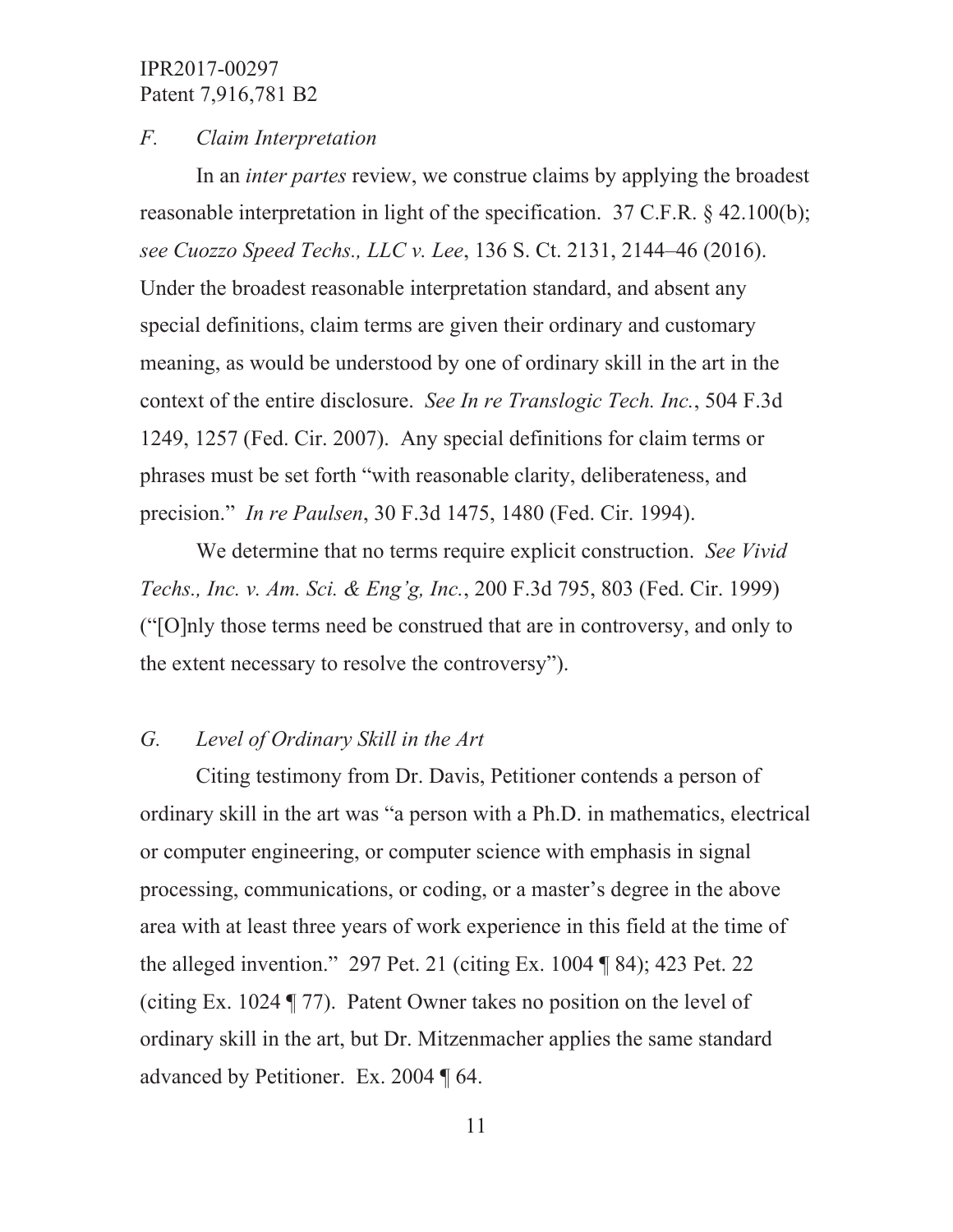We determine that Petitioner's proposed definition comports with the qualifications a person would have needed to understand and implement the teachings of the '781 patent and the prior art of record. Accordingly, we apply Petitioner's definition of the level of ordinary skill in the art.

### **II. ANALYSIS**

#### Anticipation Ground Based on Ping (297 IPR)  $A$ .

Petitioner contends that claims 19–21 are anticipated by Ping. 297 Pet. 57–59; Pet. Reply 1–2. Patent Owner disputes Petitioner's contention. PO Resp. 49-51; PO Sur-Reply 1.

#### $l_{\cdot}$ Ping

Ping is an article directed to "[a] semi-random approach to low density parity check [LDPC] code design." Ex. 1003, 38. In this approach, "only part of [parity check matrix] **H** is generated randomly, and the remaining part is deterministic," which "achieve<sup>[s]</sup> essentially the same performance as the standard LDPC encoding method with significantly reduced complexity." *Id.* The size of matrix **H** is  $(n-k) \times n$  where k is the information length and  $n$  is the coded length. *Id.* A codeword  $\bf{c}$  is decomposed "as  $c = [p, d]$ , where p and d contain the parity and information bits, respectively." *Id.* Parity check matrix **H** can be decomposed into two parts corresponding to **p** and **d** as " $H = [H^p, H^d]$ ." *Id*.  $H^p$  is defined as follows:

$$
\mathbf{H}^{\mathbf{p}} = \begin{pmatrix} 1 & & & 0 \\ 1 & 1 & & \\ & \ddots & \ddots & \\ 0 & & 1 & 1 \end{pmatrix}
$$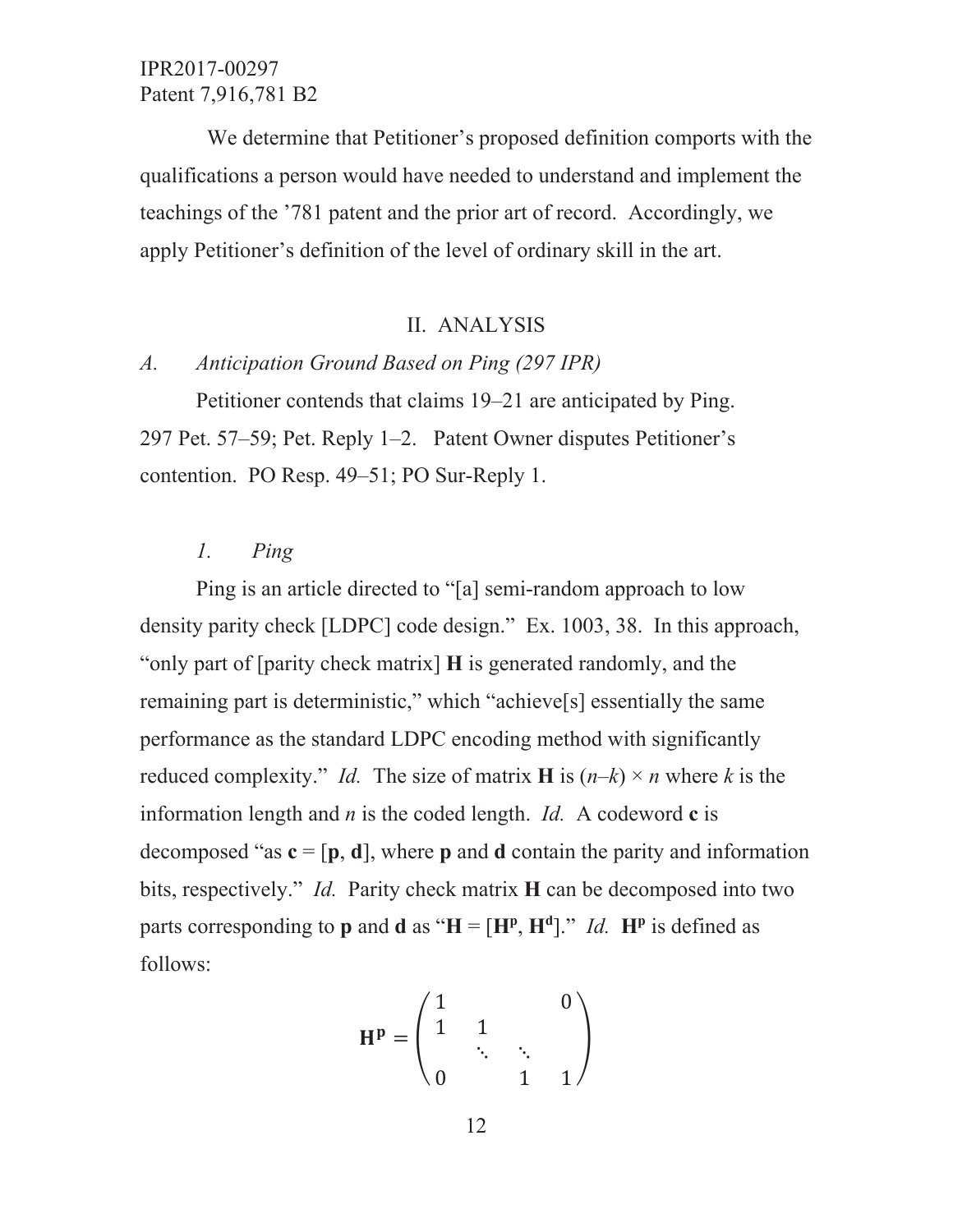*Id.*  $H^d$  is created such that it "has a column weight of t and a row weight of  $kt/(n-k)$  (the weight of a vector is the number of 1s among its elements)<sup>"</sup> such that

$$
\mathbf{H}^{\mathbf{d}} = \begin{bmatrix} h_{1,1}^{d} & h_{1,2}^{d} & h_{1,3}^{d} & \dots & h_{1,k}^{d} \\ h_{2,1}^{d} & h_{2,2}^{d} & h_{2,3}^{d} & \dots & h_{2,k}^{d} \\ h_{3,1}^{d} & h_{3,2}^{d} & h_{3,3}^{d} & \dots & h_{3,k}^{d} \\ \vdots & \vdots & \vdots & \vdots & \vdots \\ h_{n-k,1}^{d} & h_{n-k,2}^{d} & h_{n-k,3}^{d} & \dots & h_{n-k,k}^{d} \end{bmatrix}
$$

*Id.*; Ex. 1004  $\P$  67.<sup>8</sup> For each sub-block of  $H<sup>d</sup>$ , there is exactly "one element 1 per column and  $kt/(n-k)$  1s per row." Ex. 1003, 38. This construction "increase[s] the recurrence distance of each bit in the encoding chain" and "reduces the correlation during the decoding process." *Id.* 

Parity bits " $p = {p_i}$  can easily be calculated from a given  $d = {d_i}^*$ " using the following expressions:

$$
p_1 = \sum_j h_{1j}^d d_j
$$
 and  $p_i = p_{i-1} + \sum_j h_{ij}^d d_j \pmod{2}$ 

Ex. 1003, 38 (Equation  $(4)$ ).<sup>9</sup>

Petitioner contends Ping "was published on January 7, 1999" and "is thus prior art to the '781 patent under 35 U.S.C.  $\S$  102(a) and (b)." 297 Pet. 24, 34–35; 423 Pet. 24. Ping appears to be included in a publication

<sup>&</sup>lt;sup>8</sup> This particular representation of H<sup>d</sup> is taken from Dr. Davis's testimony. Patent Owner's description of H<sup>d</sup> is found at pages 8–9 of its Response.

 $9$  The reference to "mod 2" refers to modulo-2 addition. Modulo-2 addition corresponds to the exclusive-OR (XOR or  $\oplus$ ) logical operation, which is defined as follows:  $1 \oplus 1 = 0$ ,  $1 \oplus 0 = 1$ ,  $0 \oplus 1 = 1$ , and  $0 \oplus 0 = 0$ . *See* 297 Pet. 11–12 & n.2; 423 Pet.  $11-12$  & n.2.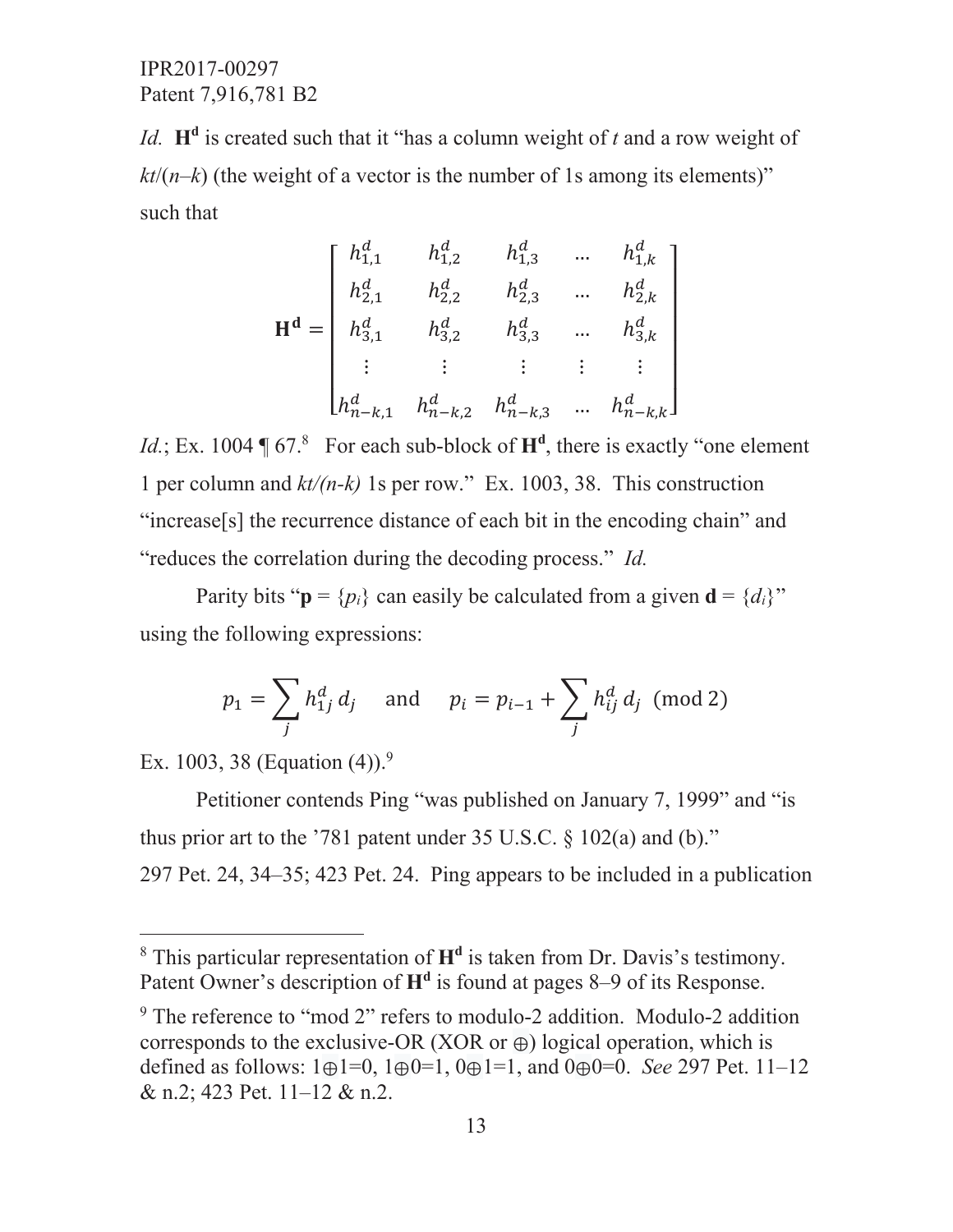from the Institution of Electrical Engineers (IEE) bearing a "7th January 1999" date and a "JAN 25 1999" date stamp from "LINDA HALL LIBRARY." Ex. 1003. Patent Owner does not dispute the prior art status of Ping. The January 7, 1999, edition date and the January 25, 1999, date stamp provide some evidence of publication in a well-known IEE journal more than one year before the earliest possible effective filing date for the challenged claims of the '781 patent, which is May 18, 2000. See Ex. 1001,  $[60]$ ; Ex. 1003. Thus, we determine that Ping qualifies as prior art under 35 U.S.C.  $\S$  102(b).

#### $2.$ Claim 19

To anticipate a patent claim under 35 U.S.C. § 102, "a reference must describe, either expressly or inherently, each and every claim limitation and enable one of skill in the art to practice an embodiment of the claimed invention without undue experimentation." Am. Calcar, Inc. v. Am. Honda Motor Co., 651 F.3d 1318, 1341 (Fed. Cir. 2011) (citing In re Gleave, 560 F.3d 1331, 1334 (Fed. Cir. 2009)). When evaluating a prior art reference in the context of anticipation, the reference must be "considered together with the knowledge of one of ordinary skill in the pertinent art." In re Paulsen, 30 F.3d 1475, 1480 (Fed. Cir. 1994) (citing In re Samour, 571 F.2d 559, 562 (CCPA 1978)). "[A] reference can anticipate a claim even if it 'd[oes] not expressly spell out' all the limitations arranged or combined as in the claim, if a person of skill in the art, reading the reference, would 'at once envisage' the claimed arrangement or combination." *Kennametal, Inc. v. Ingersoll* Cutting Tool Co., 780 F.3d 1376, 1381 (Fed. Cir. 2015) (quoting In re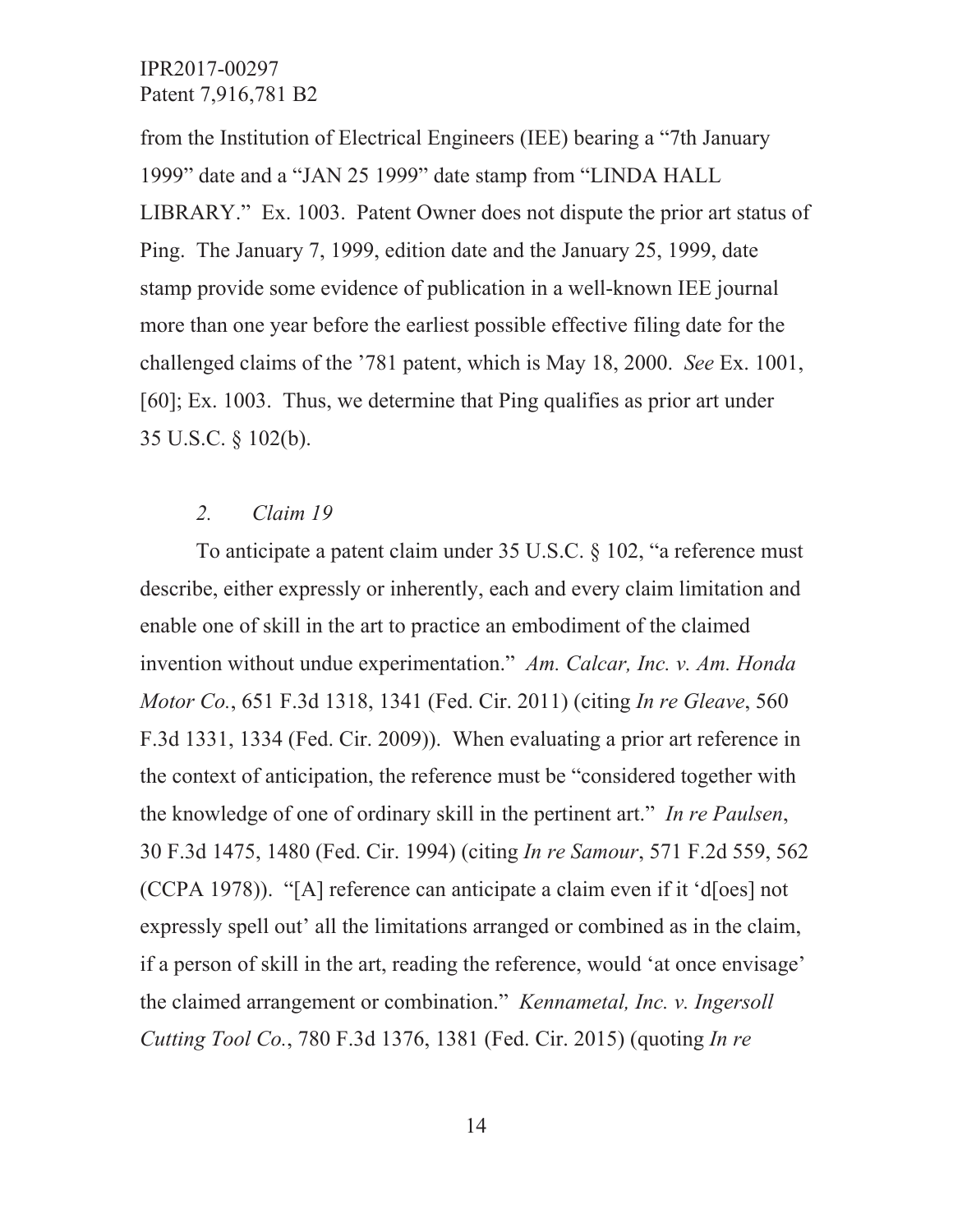*Petering*, 49 CCPA 993, 301 F.2d 676, 681 (1962)). We analyze the instant ground with these principles in mind.

Petitioner's anticipation analysis for claim 19 references its analysis for an obviousness ground based on Ping and Divsalar that is no longer part of this consolidated proceeding. See 297 Pet. 57; Paper 64, 3. For "receiving a block of data in the signal to be encoded, the block of data including information bits," Petitioner contends "Ping teaches block codes" wherein "Ping denotes the block of information bits to be encoded using the vector variable d." 297 Pet. 40 (citing Ex. 1003, 38). According to Petitioner, "Ping receives the information bits **d** and computes from them a codeword c." *Id.* at 41 (citing Ex. 1004  $\parallel$  109), 57 (citing Ex. 1004  $\parallel$  160). Petitioner contends Ping "provides equations from which the parity bits 'p =  $\{p_i\}$  can easily be calculated from a given  $\mathbf{d} = \{d_i\}$ ." Id. at 40–41 (citing Ex. 1003, 38); Pet. Reply 1-2. Petitioner also states that "Ping's code is binary, meaning that all of its coding operations are performed using binary arithmetic." 297 Pet. 41 (citing Ex. 1003, 38; Ex. 1004 ¶ 110).

Regarding the recited "encoding operation," Petitioner cites Ping's Equation  $(4)$ :

$$
p_1 = \sum_j h_{1j}^d d_j
$$
 and  $p_i = p_{i-1} + \sum_j h_{ij}^d d_j \pmod{2}$ 

*Id.* at 41–42 (citing Ex. 1003, 38; Ex. 1004 [9] 112–114), 57 (citing Ex. 1004  $\P$  161). For the recitation "the encoding operation including an accumulation of mod-2 or exclusive-OR sums of bits in subsets of the information bits," Petitioner cites the modulo-2 summation  $\sum_j h_{ij}^d d_j$  and contends that these summations are sums of bits in a subset of the information bits, because each  $d_j$  is an information bit. *Id.* at 53 (citing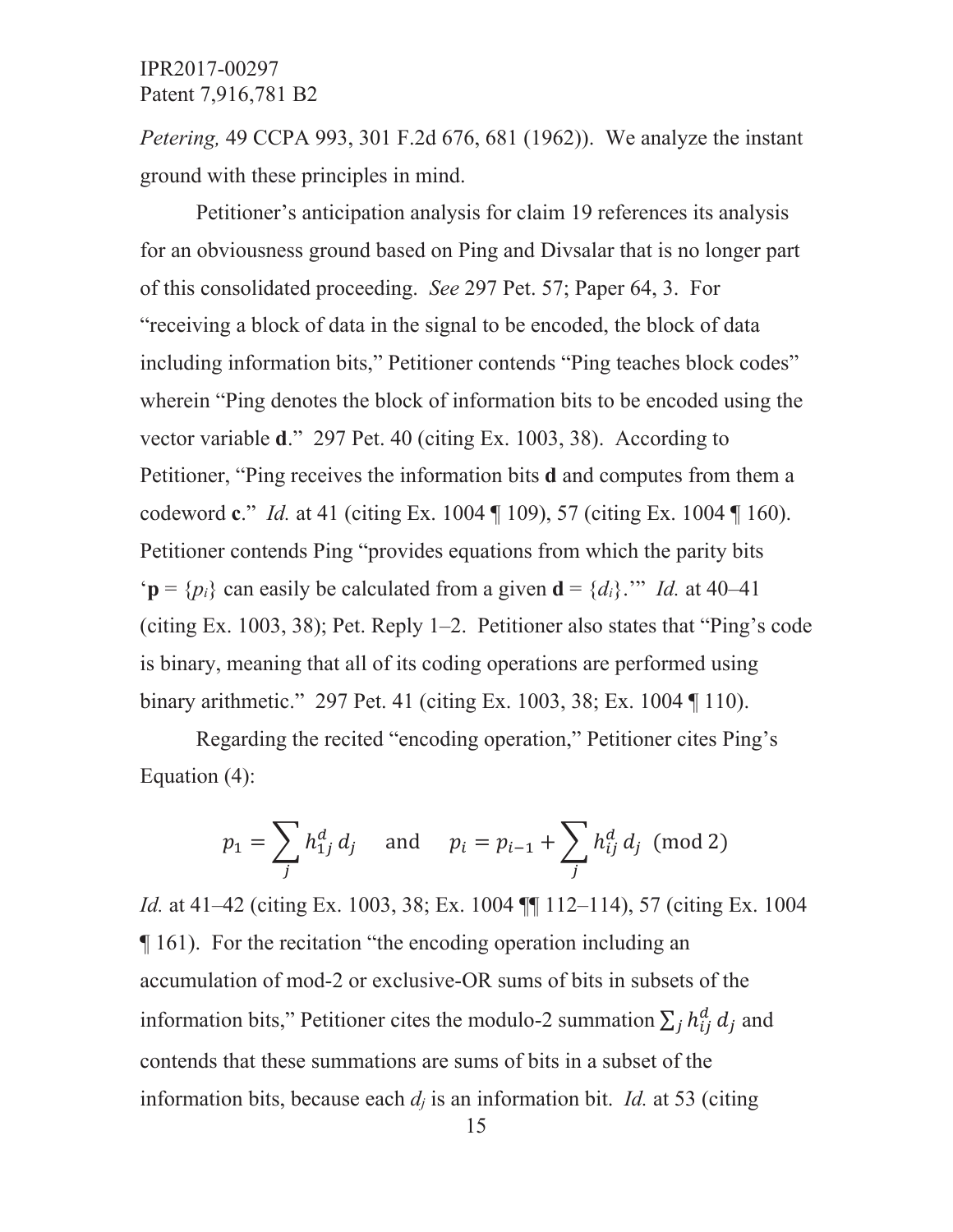Ex. 1003, 38; Ex. 1004  $\P$  147–148), 57 (citing Ex. 1004  $\P$  161). Regarding the limitation "at least two of the information bits appear in three subsets of the information bits," Petitioner contends "[t]he number of subsets in which an information bit appears is given by the number of 1s in the column of  $H<sup>d</sup>$ corresponding to that information bit." *Id.* at 55, 57. Petitioner cites an example in Ping where  $H<sup>d</sup>$  has a column weight of four, meaning that every column of  $H<sup>d</sup>$  contains exactly four 1s. See id. at 55 (citing Ex. 1003, 39; Ex. 1004  $\parallel$  153). Accordingly, Petitioner contends every information bit "necessarily appears in at least 'three subsets of the information bits'" if it appears in four subsets. *Id.* 

Patent Owner argues that Petitioner's analysis is flawed "because Ping" is clear that **d** is a component of the codeword **c**, which is an *output* of the encoder, not its input." PO Resp. 50 (citing Ex. 1003, 38). Citing Dr. Mitzenmacher's testimony, Patent Owner further argues "Ping is silent" as to whether data is received, generated internally for simulation purposes, or how [it is] received." *Id.* at 50 (citing Ex. 2004  $\P$  135).

Patent Owner's arguments would require us to overlook the context of Ping, namely, the known use of codewords and parity-check matrices to determine when there has been an error during transmission of information bits. See Ex. 1004 || 46–47; Ex. 2004 || 29, 32, 37. In particular, a codeword includes information bits and parity bits. See Ex. 1003, 38; Ex. 1004  $\P$  25–26; Ex. 2004  $\P$  29. A valid codeword, when multiplied with a parity check matrix, results in an output of 0. See Ex. 1003, 38 (equation 1); Ex. 1004  $\P$  47; Ex. 2004  $\P$  37. Consistent with this application, Ping's codeword  $\mathbf c$  is described as including parity bits  $\mathbf p$  and information bits **d**. *See* Ex. 1003, 38.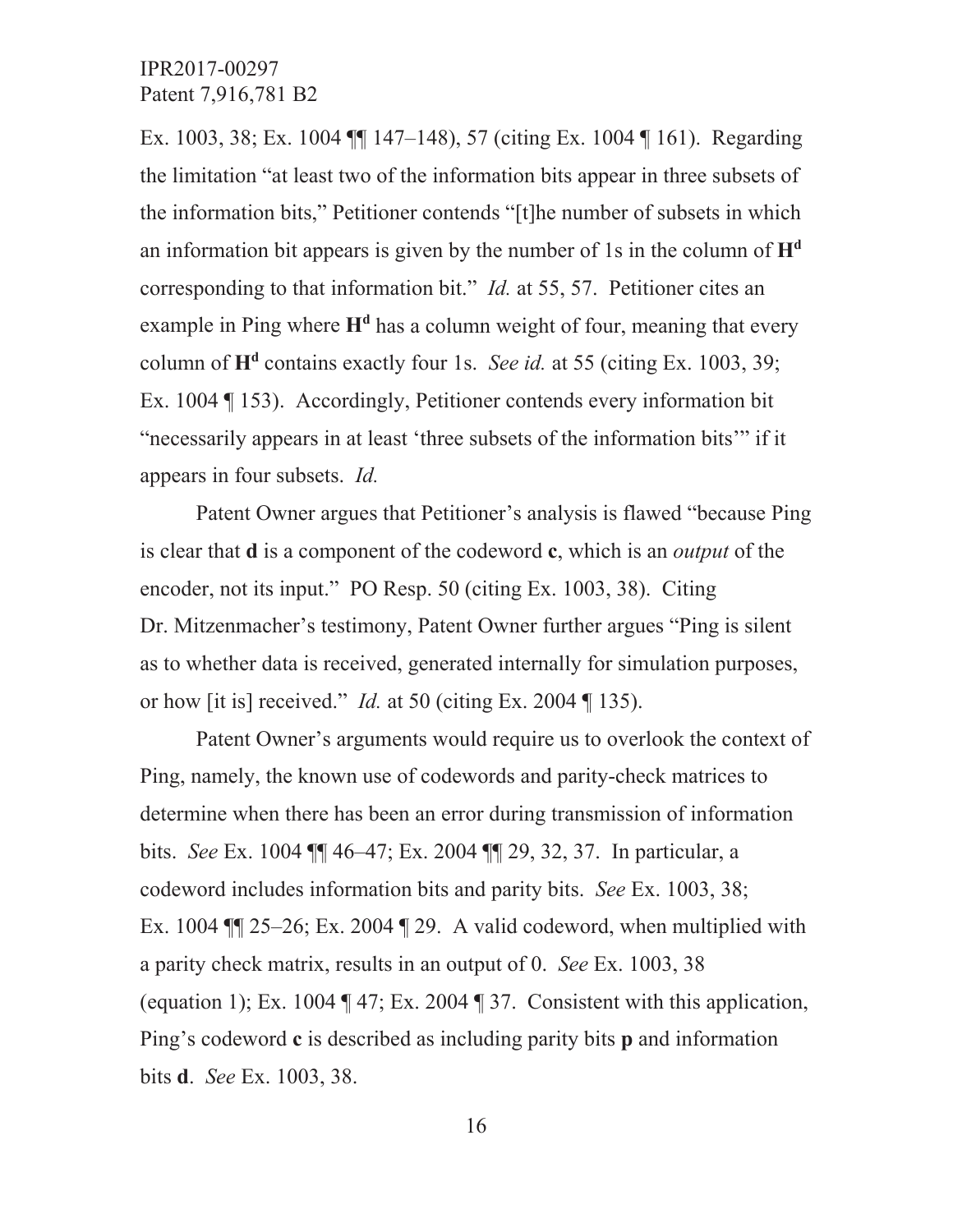Petitioner identifies the information bits in vector **d** as the received block of data in the signal to be encoded. 297 Pet. 41 (citing Ex. 1004) 109). Although Patent Owner is correct that Ping details how the information bits in vector **d** of codeword **c** interact with parity check matrix H on the output side of the encoder (see PO Resp. 50), Ping also describes encoding. See Ex. 1003, 38 (referring to "LDPC encoding" and "the encoding process in eqn. 4," among other things). In particular, Ping describes how parity bits "can easily be calculated from a given d" in equation 4. 297 Pet. 40–41 (quoting Ex. 1004, 38). The "given  $\mathbf{d}$ " referenced in Ping is a vector of information bits that is inputted into the encoding process. See Ex. 1004  $\P$  46 (describing the encoding process as "convert [ing] blocks of information bits into codewords" via "a linear" transformation that maps  $k$ -dimensional [information] bit vectors to  $n$ dimensional [codeword] bit vectors."); Ex. 2004  $\P$  33 ("[O]ne generates the codeword by multiplying the generator matrix by the input vector of bits.").

Thus, considering the cited teachings of Ping from the perspective of an ordinarily skilled artisan, we are satisfied that such an artisan would at once envisage that vector **d** is the "block of data in the signal to be encoded" with "the block of data including information bits." See Kennametal, 780 F.3d at 1381. The information bits in vector **d** are received insofar as Ping teaches how to compute from them codeword c. See 297 Pet. 41 (citing Ex. 1004  $\P$  109). Importantly, the Specification of the '781 patent does not describe any particular form of the input signal or particular process for receiving a block of data. Ping's references to encoding a "given d" are coextensive with the '781 patent's generic description of receiving data at

17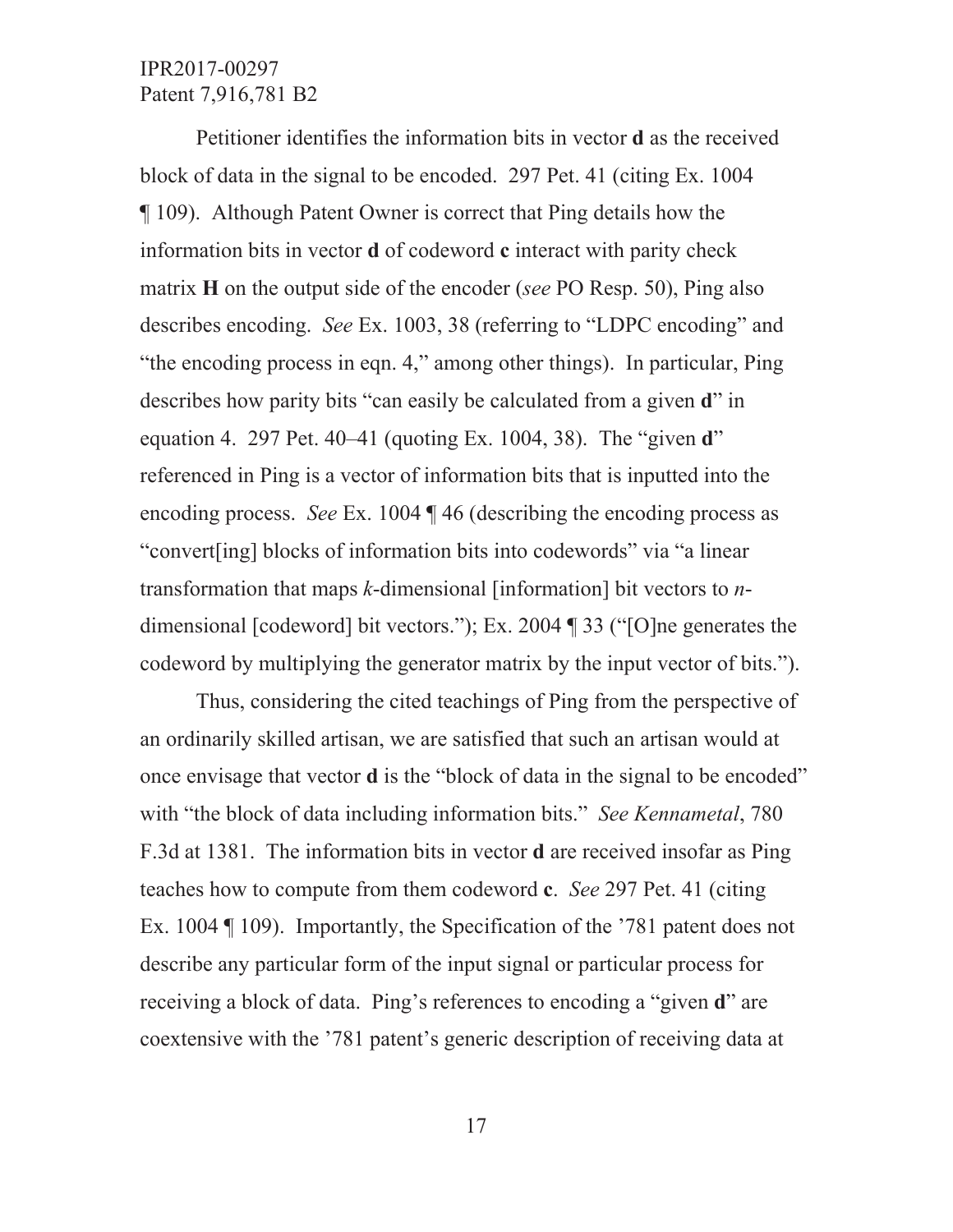the input side of the encoding process. As such, we determine that the cited disclosures from Ping describe the "receiving" step of claim 19.

Based on the entire trial record, we are satisfied that Ping describes each limitation of claim 19, combined in the same way as in claim 19. Thus, we determine Petitioner has shown by a preponderance of the evidence that claim 19 is anticipated by Ping.

#### $3<sub>1</sub>$ Claim 20

Petitioner's analysis for claim 20 references much of the same analysis for claim 19. See 297 Pet. 58. Petitioner additionally maps the calculation of Ping's first parity bit  $p_1$  according to the summation  $\sum_j h_{1j}^d d_j$ for the "first sum" limitation. *Id.* at 53, 58. Regarding the "second sum" limitation, Petitioner maps the calculation of Ping's second parity bit  $p_2$ according to the equation

$$
p_2 = p_1 + \sum_j h_{2j}^d d_j
$$

*Id.* at 53, 58–59.

Based on the evidence and analysis presented in the Petition, Petitioner has established that Ping describes each limitation of claim 20, combined in the same way as in claim 20. Patent Owner relies on the same arguments discussed above with respect to claim 19. Thus, we determine Petitioner has shown by a preponderance of the evidence that claim 20 is anticipated by Ping.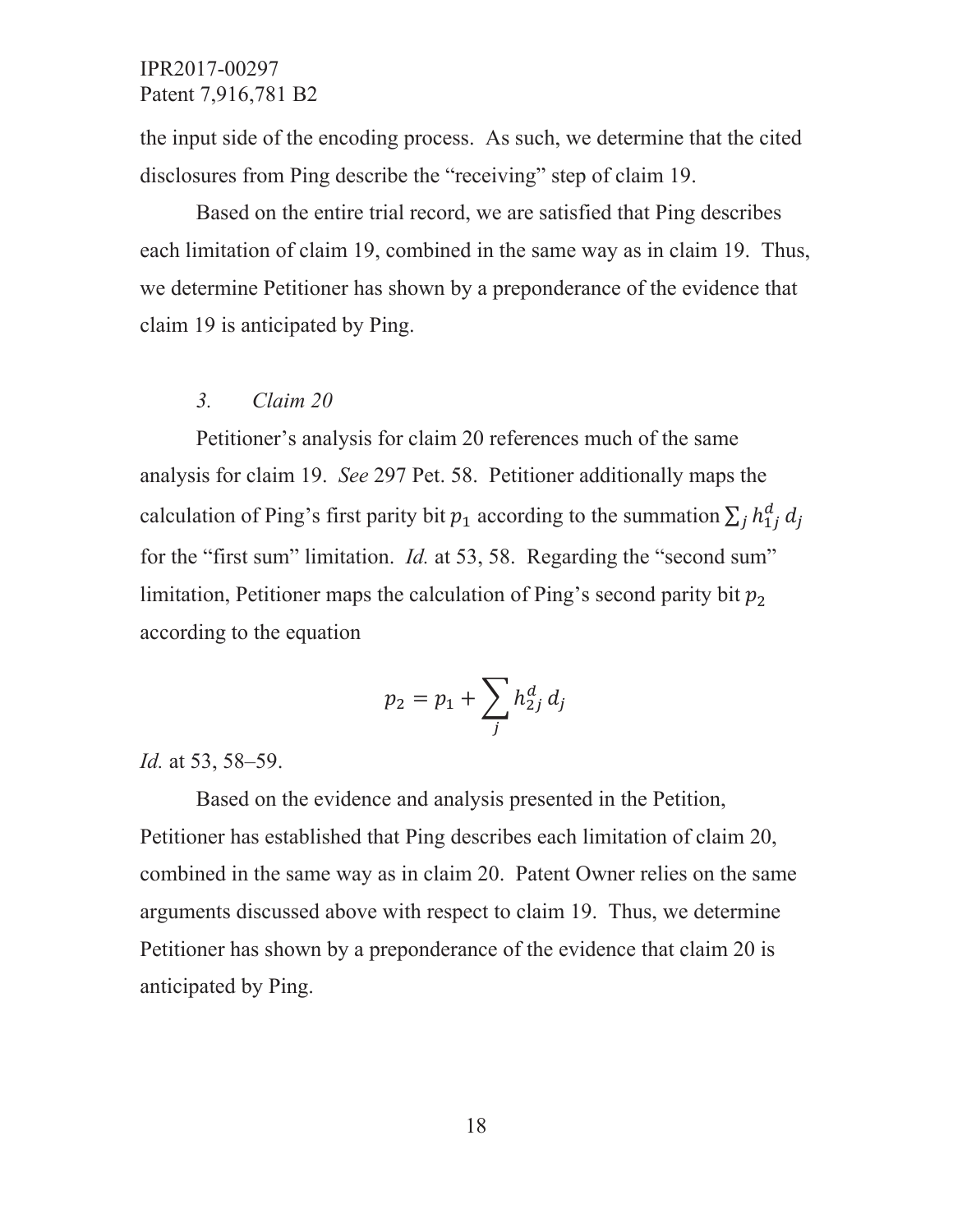#### $\overline{4}$ .  $Claim 21$

Claim 21 recites, *inter alia*, a "first parity bit" and "second parity bit" rather than a "first sum" and "second sum" as in claim 20. Petitioner's analysis for claim 21 is similar to that for claim 20. See 297 Pet. 59–60. In addition, for the "outputting a codeword" limitation, Petitioner contends Ping describes an encoding process that "outputs a 'codeword  $c$  as  $c = [p, d]$ , where  $\bf{p}$  and  $\bf{d}$  contain the parity and information bits, respectively." Id. at 60 (quoting Ex. 1003, 38). Petitioner contends Ping's codeword includes all parity bits, including the "first parity bit" and "second parity bit" recited in the claim. *Id.* (citing Ex. 1004  $\P$  175).

Based on the evidence and analysis presented in the Petition, Petitioner has established that Ping describes each limitation of claim 21, combined in the same way as in claim 21. Patent Owner relies on the same arguments discussed above with respect to claim 19. Thus, we determine Petitioner has shown by a preponderance of the evidence that claim 21 is anticipated by Ping.

#### $B_{\cdot}$ Obviousness Ground Based on Ping and MacKay (423 IPR)

Apple contends claims 13–15, 18, and 22 would have been obvious over Ping and MacKay. 423 Pet. 31–48; Pet. Reply 2–21. Patent Owner disputes Petitioner's contention. PO Resp. 15–49, 51–62; PO Sur-Reply 1– 8.

#### $\iota$ . MacKay

MacKay is a paper related to Gallager codes based on irregular graphs, which are "low-density parity check codes whose performance is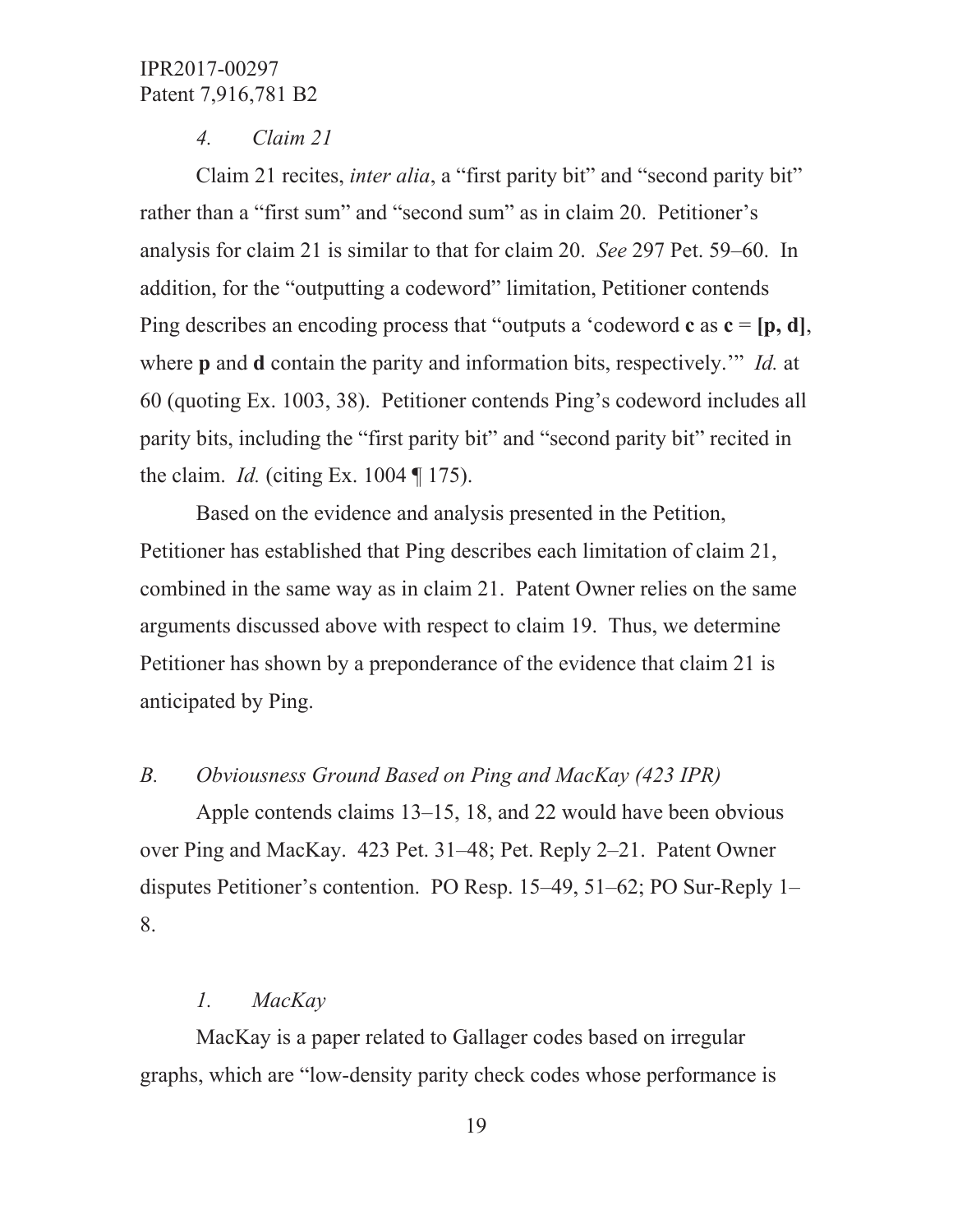closest to the Shannon limit." Ex. 1002, 1449. According to MacKay, "[t]he best known binary Gallager codes are *irregular* codes whose parity check matrices have *nonuniform* weight per column." *Id.* A parity check matrix that "can be viewed as defining a bipartite graph with 'bit' vertices corresponding to the columns and 'check' vertices corresponding to the rows" where "[e]ach nonzero entry in the matrix corresponds to an edge connecting a bit to a check." *Id.* at 1450. As an example of an irregular code in a parity check matrix, MacKay describes a matrix that "has columns" of weight 9 and of weight 3 [and] all rows hav[ing] weight 7." Id. at 1451.

#### $2.$ Claims  $13-15$ , 18, and 22

A claim is unpatentable under 35 U.S.C.  $\frac{103(a)}{a}$  if the differences between the claimed subject matter and the prior art are such that the subject matter, as a whole, would have been obvious at the time the invention was made to a person having ordinary skill in the art to which said subject matter pertains. See KSR Int'l Co. v. Teleflex Inc., 550 U.S. 398, 406 (2007). The question of obviousness is resolved on the basis of underlying factual determinations, including:  $(1)$  the scope and content of the prior art;  $(2)$  any differences between the claimed subject matter and the prior art; (3) the level of skill in the art; and (4) where in evidence, so-called secondary considerations. See Graham v. John Deere Co., 383 U.S. 1, 17-18 (1966). We also recognize that prior art references must be "considered together" with the knowledge of one of ordinary skill in the pertinent art." In re Paulsen, 30 F.3d at 1480 (citing In re Samour, 571 F.2d 559, 562 (CCPA) 1978)). We analyze Petitioner's obviousness grounds with the principles identified above in mind.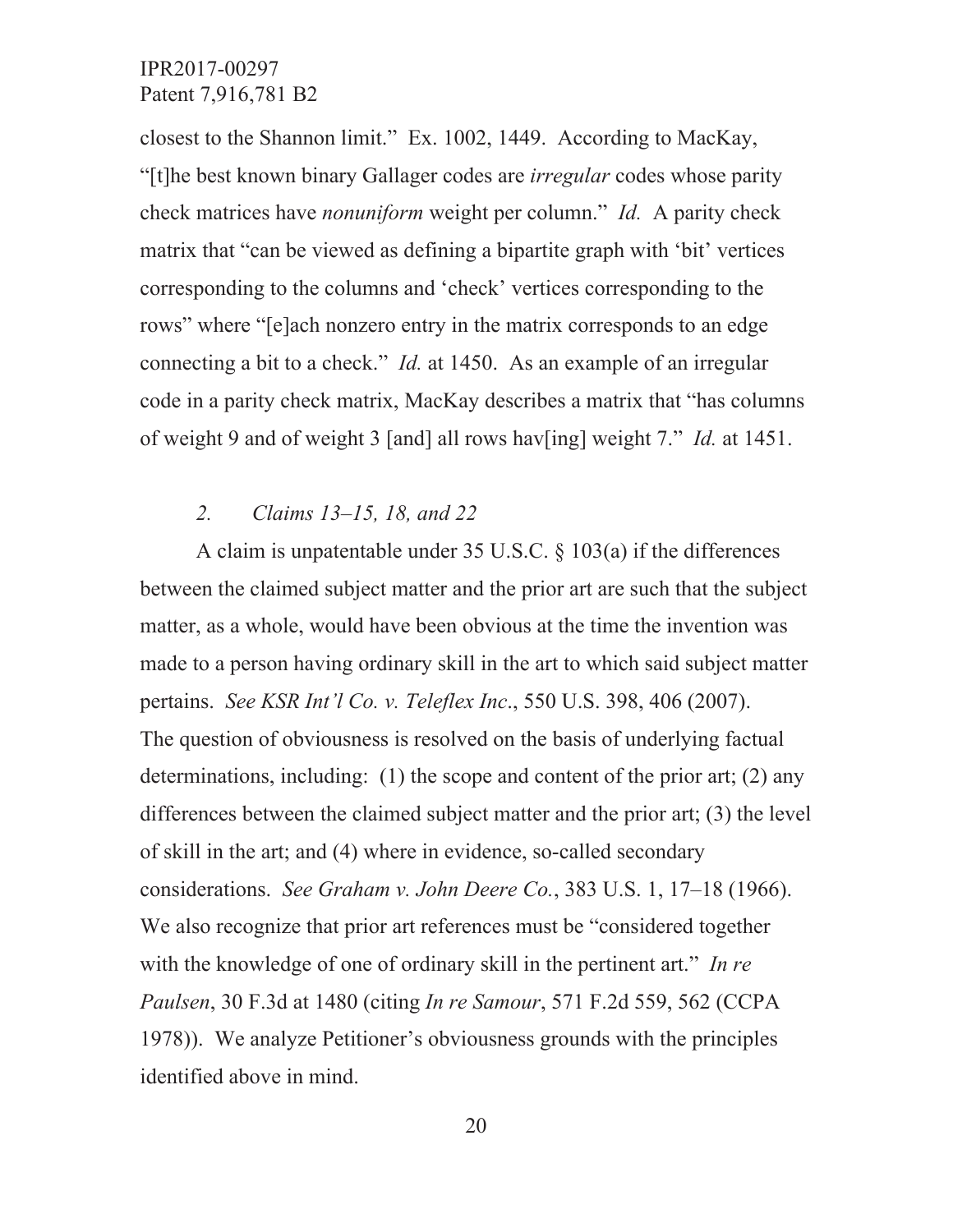In its obviousness analysis for claim 13, Petitioner cites the information bits in Ping denoted by vector **d** for the step of "receiving a block of data in the signal to be encoded." 423 Pet. 38 (citing Ex. 1003, 38). Petitioner contends "Ping receives the information bits **d** and computes from them an encoded codeword  $c$ ." *Id.* (citing Ex. 1024  $\P$  100). For the limitation "performing an encoding operation using the information bits as an input, the encoding operation including an accumulation of mod-2 or exclusive-OR sums of bits in subsets of the information bits," Petitioner cites the modulo-2 summation  $\sum_j h_{ij}^d d_j$  and contends that these summations are sums of bits in a subset of the information bits, because each  $d_i$  is an information bit. *Id.* at 38–39 (citing Ex. 1003, 38; Ex. 1024 ¶ 102). Petitioner contends "Ping's encoding operation also generates a codeword, so it must generate 'at least a portion of a codeword' as claimed." Id. at 39 (citing Ex. 1003, 38; Ex. 1024  $\P$  103).

Regarding "the information bits appearling] in a variable number of subsets," Petitioner cites Ping in view of MacKay. See id. at 39–40. As background for its analysis of this limitation, Petitioner states the following regarding Ping:

Ping's outer code is regular because, in Ping, each information bit contributes to the same number of summations  $\sum_j h_{ij}^d d_j$ . Those summations are the "parity bits," produced by Ping's outer coder (and are distinct from the "parity bits" subsequently produced by Ping's inner coder, the accumulator). The number of outer coder parity bits to which each information bit contributes is determined by Ping's generator matrix  $H<sup>d</sup>$  (which is, as explained above, also a portion of Ping's parity-check matrix H). (Ex. [1003], Equations (1), (3) and (4), p. 38.) Each column in matrix  $H<sup>d</sup>$  corresponds to a single information bit, and the number of 1s in a column determines the number of summations, or outer coder parity bits, to which the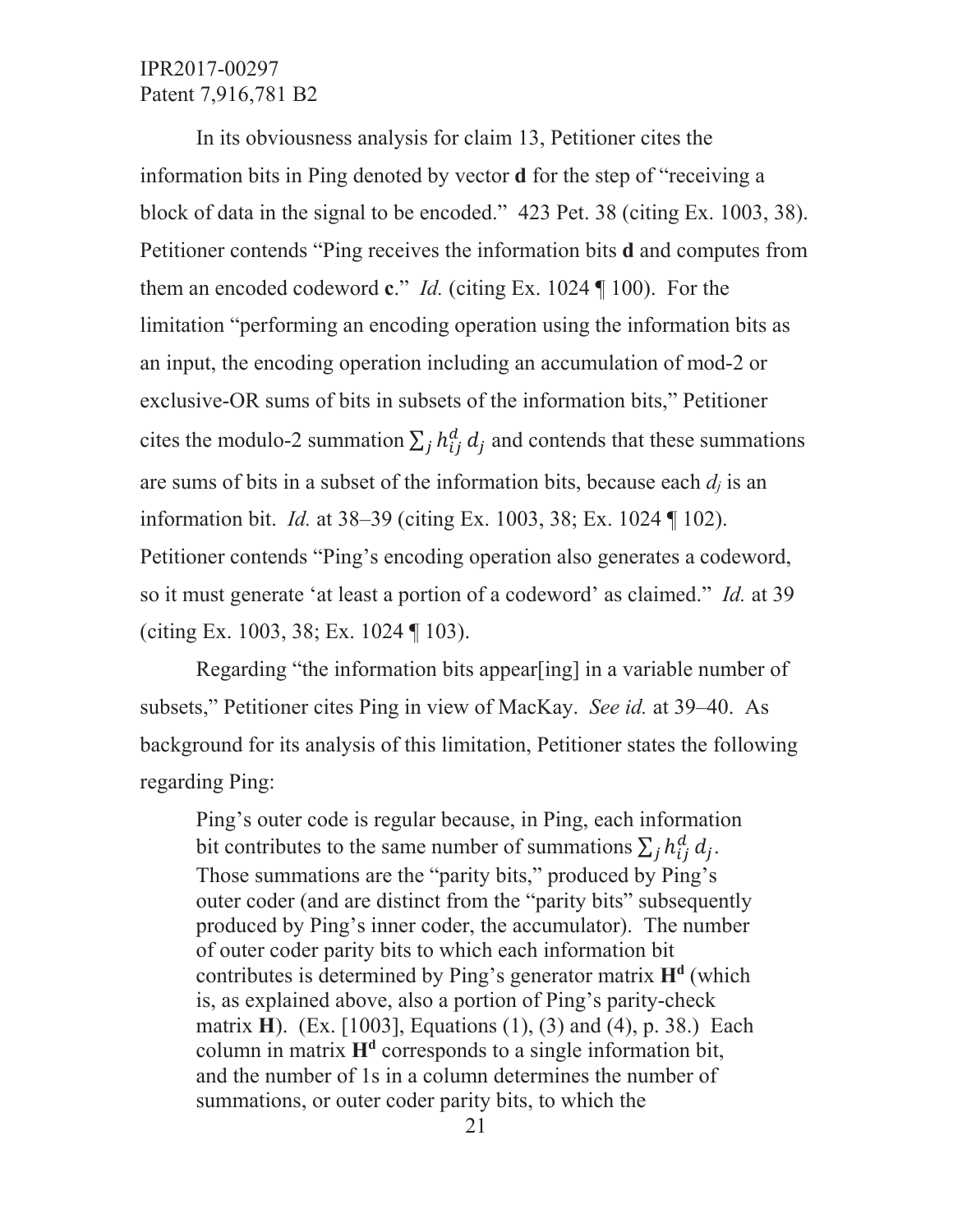> corresponding information bit contributes. (*Id.*) Ping refers to the number of 1s per column as the "column weight" of matrix  $H<sup>d</sup>$ , and uses the variable "t" to set this number for every column. (Ex. [1003], p. 38.) (Ex. [1024], [87.)

423 Pet. 32.

Petitioner contends "[e]ach column of Ping's matrix H<sup>d</sup> corresponds to an information bit, and each row of the matrix  $H<sup>d</sup>$  corresponds to a subset of information bits that are added together to form Ping's outer coder parity bits, the summations  $(\sum_j h_{ij}^d d_j)$ ." *Id.* at 39 (citing Ex. 1024 ¶ 104). According to Petitioner, "[t]he number of subsets in which an information bit appears is given by the number of 1s in the column of  $H<sup>d</sup>$  corresponding to that information bit," which Ping teaches is "exactly 't' 1s." *Id.* at 34, 39. Petitioner further cites MacKay for teaching that "[t]he best known binary Gallager codes are *irregular* codes whose parity check matrices have nonuniform weight per column." Id. at 40 (quoting Ex. 1002, 1449) (emphasis in original).

Petitioner contends an ordinarily skilled artisan would have been motivated to incorporate the irregularity disclosed in MacKay into Ping's code based on MacKay's teaching that doing so would improve code performance. *Id.* at 33; Pet. Reply 7–8. Petitioner cites MacKay for the proposition that "irregular codes perform better than regular codes," so Petitioner proposes a modification to Ping's  $H<sup>d</sup>$  matrix (or "outer coder"), which Petitioner characterizes as being regular, to improve the performance of Ping's code. 423 Pet. 32–36; Pet. Reply 3–4. In particular, Petitioner proposes "changling] Ping's generator  $H<sup>d</sup>$  matrix such that not all columns had the same weight – e.g., setting some columns to weight 9 and others to weight 3, as taught by MacKay." 423 Pet. 36 (citing Ex. 1002, 1451).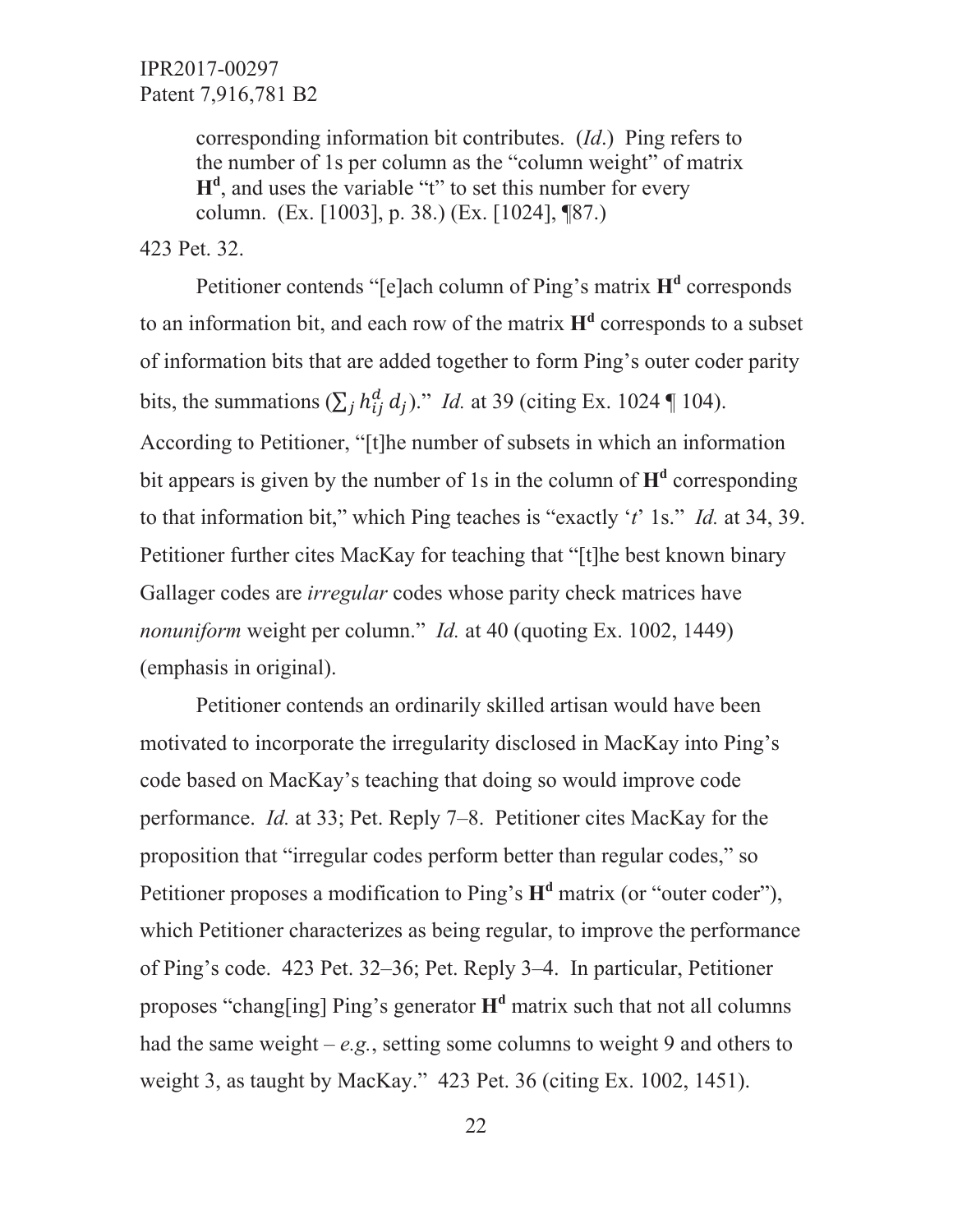According to Petitioner, an ordinarily skilled artisan would not have modified H<sup>p</sup> because "it has only a single form and because doing so would have complicated a simple encoder." Pet. Reply 7. Thus, Petitioner contends an artisan "want[ing] to obtain the benefit of MacKay's irregularity in Ping would have had only one option—to incorporate MacKay's uneven column weights into  $H<sup>d</sup>$ ." *Id.* at 7–8. Petitioner states that this would result in "some information bits . . . contribut[ing] to more summations  $(\sum_j h_{ij}^d d_j)$ than others, such that the information bits would appear in a variable number of subsets." 423 Pet. 40 (citing Ex. 1024 ¶ 105).

Patent Owner disputes Petitioner's rationale for combining Ping and MacKay on a number of bases. First, Patent Owner argues that Ping's parity check matrix H is already irregular. See PO Resp. 23–28. According to Patent Owner, "Ping's parity check matrix has three different column weights (t, 2, and 1), and two different row weights  $(kt/(n-k)+1$  and  $kt/(n-k)$  $+$  2)." *Id.* at 25; see also Ex. 2004  $\sqrt{ }$  84 (same). As such, Patent Owner argues "Ping's parity-check matrix is at least as irregular, if not more irregular, as MacKay's," so ordinarily skilled artisans "would not have been motivated by MacKay's teachings that irregular codes are an improvement over regular codes." PO Resp. 27 (citing Ex. 2004 ¶ 87, 89–91).

Second, Patent Owner highlights that Petitioner's proposed modifications relate only to a portion of Ping's parity check matrix H, namely, sub-matrix  $H^d$ . *Id.* at 27. Patent Owner argues "MacKay does not even consider, much less suggest, modifying only a sub-matrix within the larger parity-check matrix." *Id.* at 27–28. According to Patent Owner, "MacKay teaches that irregular parity-check matrices as a whole may define better codes than regular parity-check matrices as a whole—it does not teach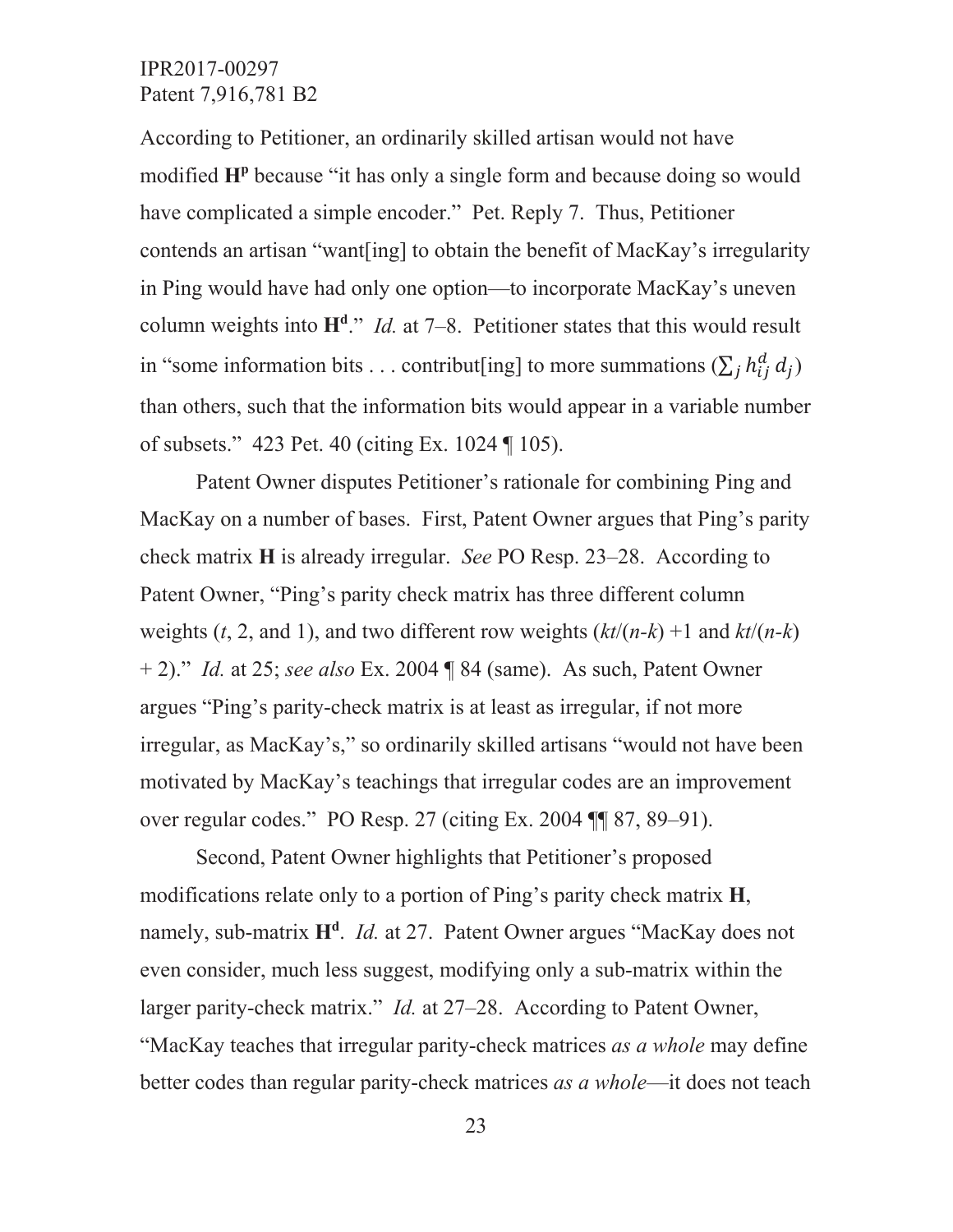anything about irregular sub-matrices are an improvement over regular submatrices, or other types of matrices  $(e.g.,$  irregular generator matrices)." *Id.* at 28. Patent Owner argues MacKay does not "suggest that *additional* irregularity should be applied to individual portions or submatrices when the overall parity-check matrix is already irregular." Id.

Third, Patent Owner argues that Petitioner has not established that an ordinarily skilled artisan would have reasonably expected success from the Ping-MacKay combination. See PO Resp. 44–49. Patent Owner argues "the petition does not even attempt to explain how its proposed modification to Ping would have a reasonable expectation of success, and for that reason, it must be rejected as being incurably deficient." *Id.* at 44. As further evidence of the lack of anticipated success, Patent Owner emphasizes that constructing error-correction codes "was a highly unpredictable endeavor" that was subject to "extensive trial-and-error and experimentation to determine whether new codes led to an improvement." *Id.* at 5 (citing Ex. 2004 ¶ 46); see also id. at 44 (citing Ex. 2004 ¶ 118–120; Ex. 2033,  $256:21-257:12$  (same).

We are persuaded by Patent Owner's arguments. We agree with Patent Owner (see PO Resp. 27–29  $\&$  n.6) that, although Petitioner may explain how to modify Ping's  $H<sup>d</sup>$  sub-matrix in light of MacKay, it does not address why such an ordinarily skilled artisan would have done this. Nor does Petitioner establish that such an artisan reasonably would have expected success from the modification. Based on the entire trial record, we determine that Petitioner has not established a persuasive rationale for modifying Ping in light of MacKay as suggested by Petitioner.

24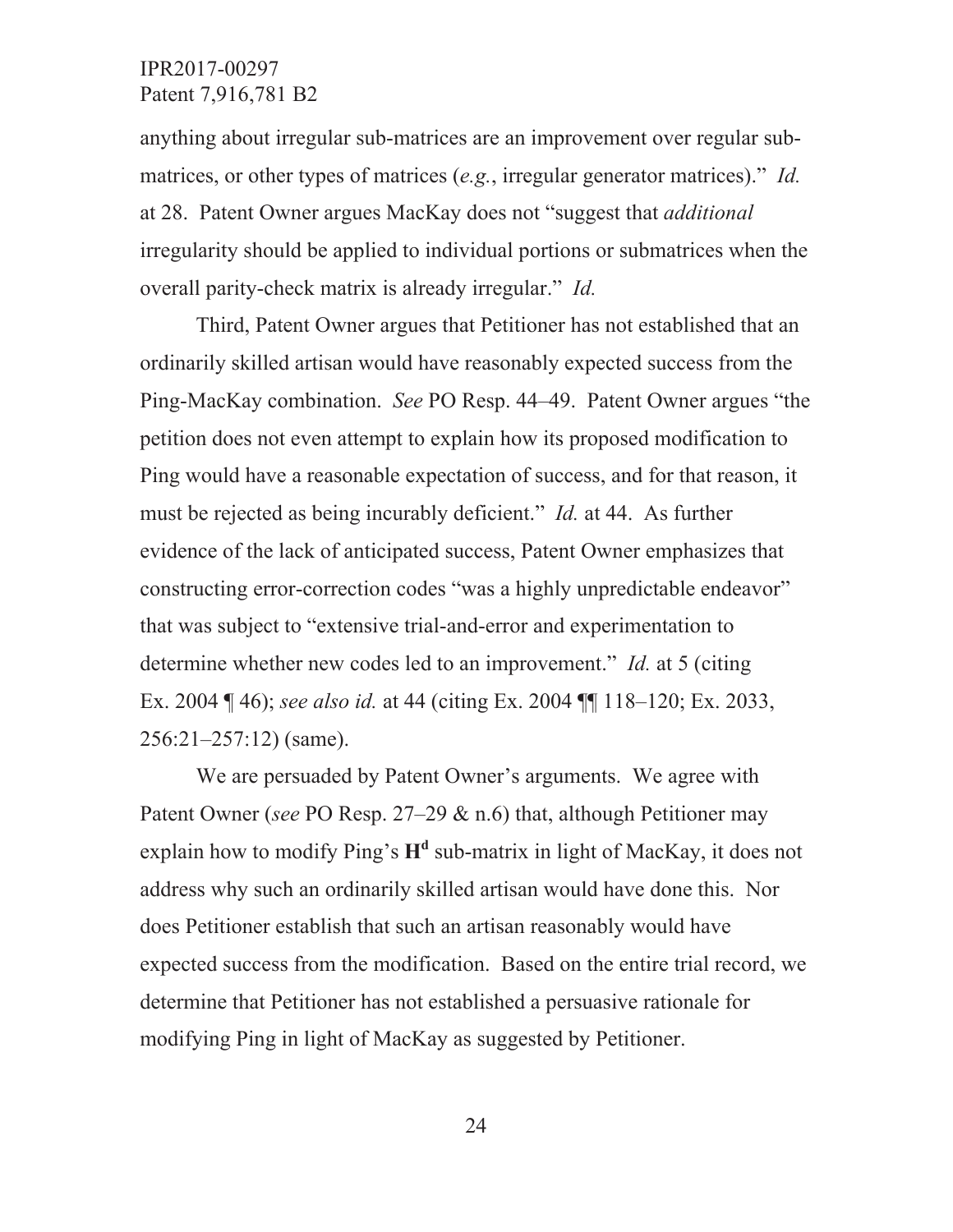Petitioner's unpatentability contentions presuppose that an ordinarily skilled artisan would seek to modify a *sub-matrix* in Ping in light of MacKay. See Pet. Reply 7 ("Caltech's comparison of Ping's H matrix to MacKay's is improper. The proper comparison is between Ping's H<sup>d</sup> matrix ... and MacKay's matrix."). Yet even if MacKay touts improvements from irregularity in a parity check matrix (e.g., Ping's matrix  $H$ ), MacKay does not suggest that these improvements would have been applicable to *portions* of a parity check matrix (e.g., Ping's sub-matrix  $H<sup>d</sup>$ ). To reach its proposed modification, Petitioner characterizes Ping's sub-matrix H<sup>d</sup> as a generator matrix (or "outer coder") and Ping's sub-matrix  $H<sup>p</sup>$  as merely an accumulator (or "inner coder"). 423 Pet. 24–25, 32, 34, 36; Pet. Reply 9–13. We agree with Patent Owner (see PO Resp. 36–37), however, that Petitioner does not explain why labeling sub-matrix  $H<sup>d</sup>$  as a generator matrix supports the proposed modification of  $H<sup>d</sup>$  based on MacKay, which does not discuss generator matrices. Indeed, this label does not explain why an ordinarily skilled artisan considering MacKay would have chosen to modify H<sup>d</sup> or any other portion of parity check matrix H.

Petitioner's further contentions do not fare better. Specifically, Petitioner contends  $H<sup>p</sup>$  is an accumulator with only a single, fixed form, so an ordinarily skilled artisan would not have been motivated to modify H<sup>p</sup> because "doing so would have complicated a simple encoder." Pet. Reply 7, 9. Yet this rationalization belies that fact that Ping also specifically defines a structure for sub-matrix  $H^d$ , which simplifies a portion of the parity check matrix. According to Dr. Mitzenmacher, "the constraints on  $H<sup>d</sup>$ , including its regularity, were a deliberate design decision that contributes to the improved performance of Ping's code over fully random LDPC codes—it is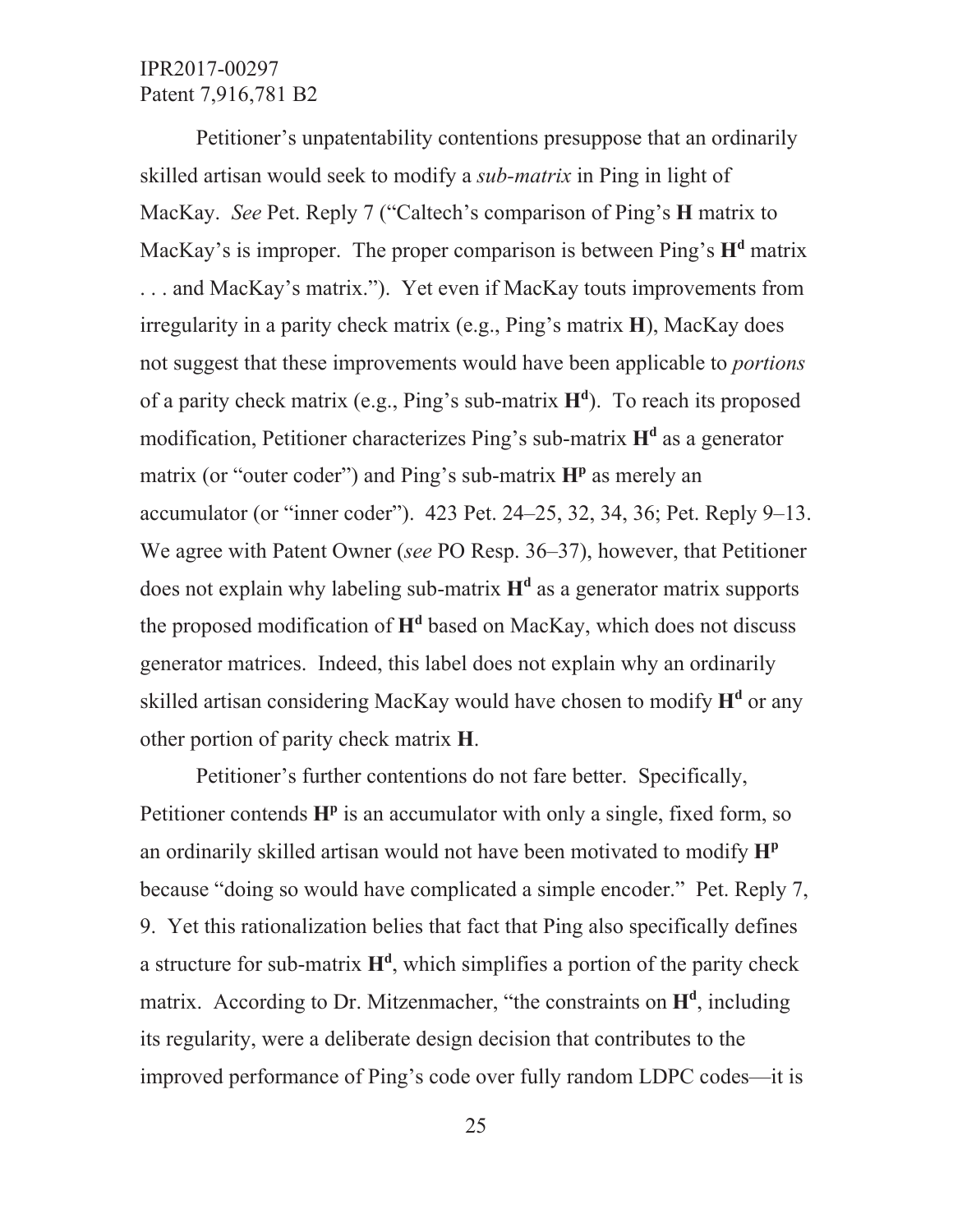a fundamental part of its code." Ex. 2004  $\P$  96. Thus, choosing to modify *any* portion of Ping's matrix would have broken constraints in Ping that were intended to simplify encoding. See Ex. 1003, 38 (Ping describing the disclosed approach as a "new method [that] can achieve essentially the same performance as the standard LDPC encoding method with significantly reduced complexity"). This is a strong indication that an ordinarily skilled artisan would not have been motivated to reach within Ping's parity check matrix H and modify a sub-matrix.

We also agree with Patent Owner that Ping's parity check matrix H is already irregular, which undermines Petitioner's stated motivation for modifying Ping in view of MacKay. See PO Resp. 23–27. Citing Dr. Mitzenmacher, Patent Owner establishes that Ping's matrix H has three different column weights  $(t, 2,$  and 1). *Id.* at 25; Ex. 2004  $\sqrt{84}$ ; see also Ex. 2033, 231:11:14 (Dr. Davis acknowledging that Ping's parity check matrix H has "different weights for the columns"). We accept this as evidence of "irregularity" based on Petitioner's own acknowledgment that "irregularity" is associated with "uneven column weights." See Pet. Reply 12. Petitioner does not contest that Ping's parity check matrix H is irregular; rather, Petitioner contends that the appropriate comparison is between MacKay's parity check matrix and Ping's sub-matrix  $H<sup>d</sup>$ . Pet. Reply 7. But MacKay is silent on the concept of sub-matrices, so Petitioner's association of MacKay's teaching with sub-matrix H<sup>d</sup> is not apt. Instead, we agree with Patent Owner that "MacKay's teachings are only applicable to full parity check matrices." PO Resp. 16. Thus, the record does not establish that an ordinarily skilled artisan would have sought to add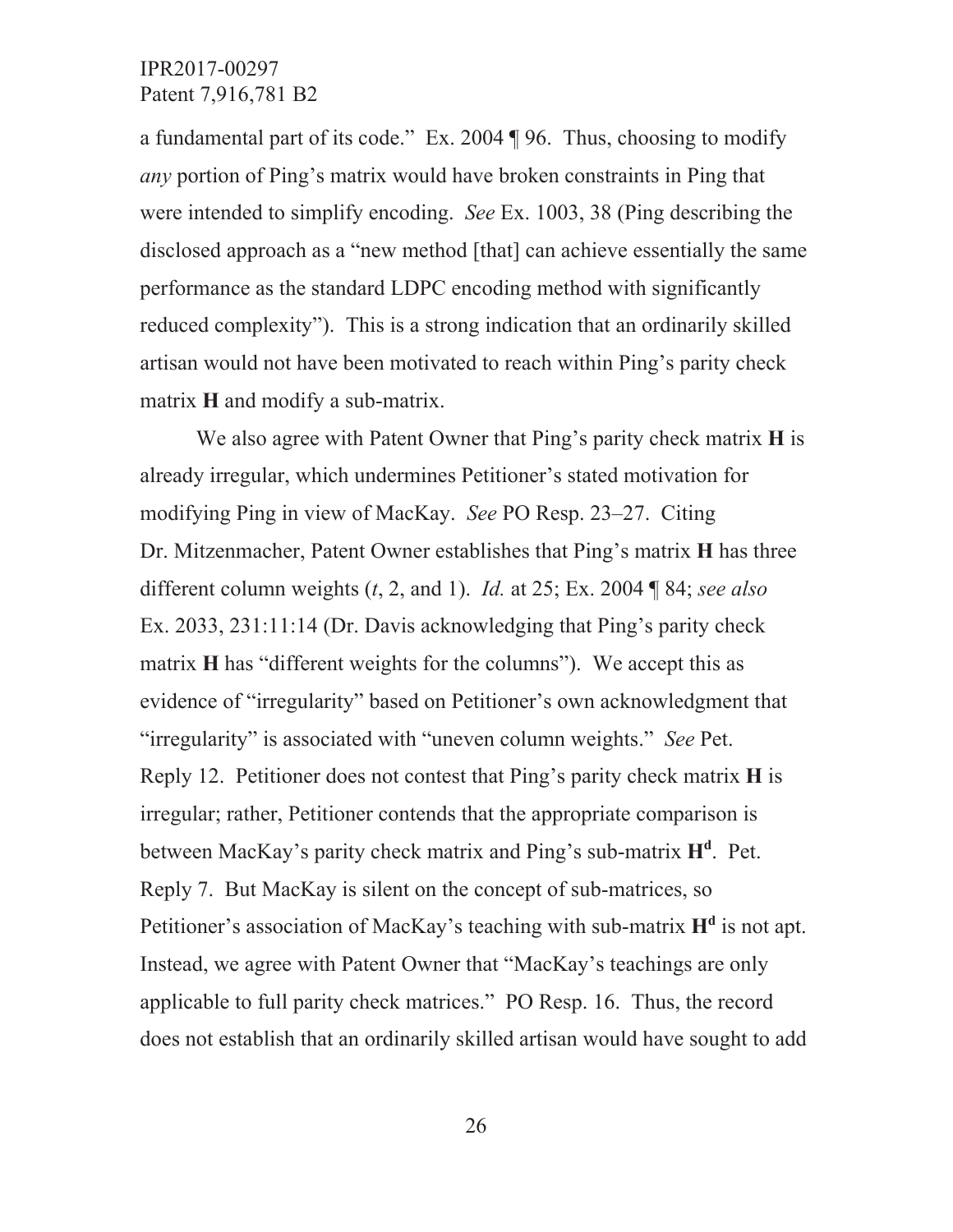irregularity to Ping's parity check matrix H—or additional irregularity to a sub-matrix of H, such as  $H^d$ —because H itself is already irregular.

Finally, we agree with Patent Owner that the 423 Petition is silent on whether a person of ordinary skill in the art would have expected success in combining MacKay with Ping. Although Petitioner cites an alleged "straightforward modification of Ping's  $H<sup>d</sup>$  matrix" at page 36 of the Petition as supporting the expectation of success (Pet. Reply 14), the cited passage only describes the proposed modification, rather than addressing whether an ordinarily skilled artisan would have anticipated success from the modification. See 423 Pet. 36. In addition, Petitioner's argument that an ordinarily skilled artisan "would have needed no more specificity to attempt to use MacKay's irregularity in Ping" (Pet. Reply 14) only underscores the lack of evidence in the Petition regarding anticipated success.

Perhaps sensing this deficiency in the Petition, Petitioner introduces new testimony and a new simulation from Dr. Frey with its Reply in which Dr. Frey allegedly "demonstrate<sup>[s]</sup> the ease with which a<sup>[n ordinarily skilled]</sup> artisan] could have added MacKay's irregularity to Ping." Ex. 1049 [41. According to Petitioner, the results of the simulation "outperform Ping's original code" and "confirm that a<sup>[n ordinarily skilled artisan]</sup> would have been motivated to use MacKay's uneven column weights in Ping's H<sup>d</sup> matrix and . . . would have had a reasonable expectation of success when doing so." Pet. Reply 14–15. Yet, even if we were to deem the testimony and simulation to be within the proper scope of a reply brief,<sup>10</sup> they do not

<sup>&</sup>lt;sup>10</sup> We need not reach this issue, because we do not rely on this evidence in a manner adverse to Patent Owner. See also infra § II.D. (dismissing Patent Owner's Motion to Exclude as moot on the same basis).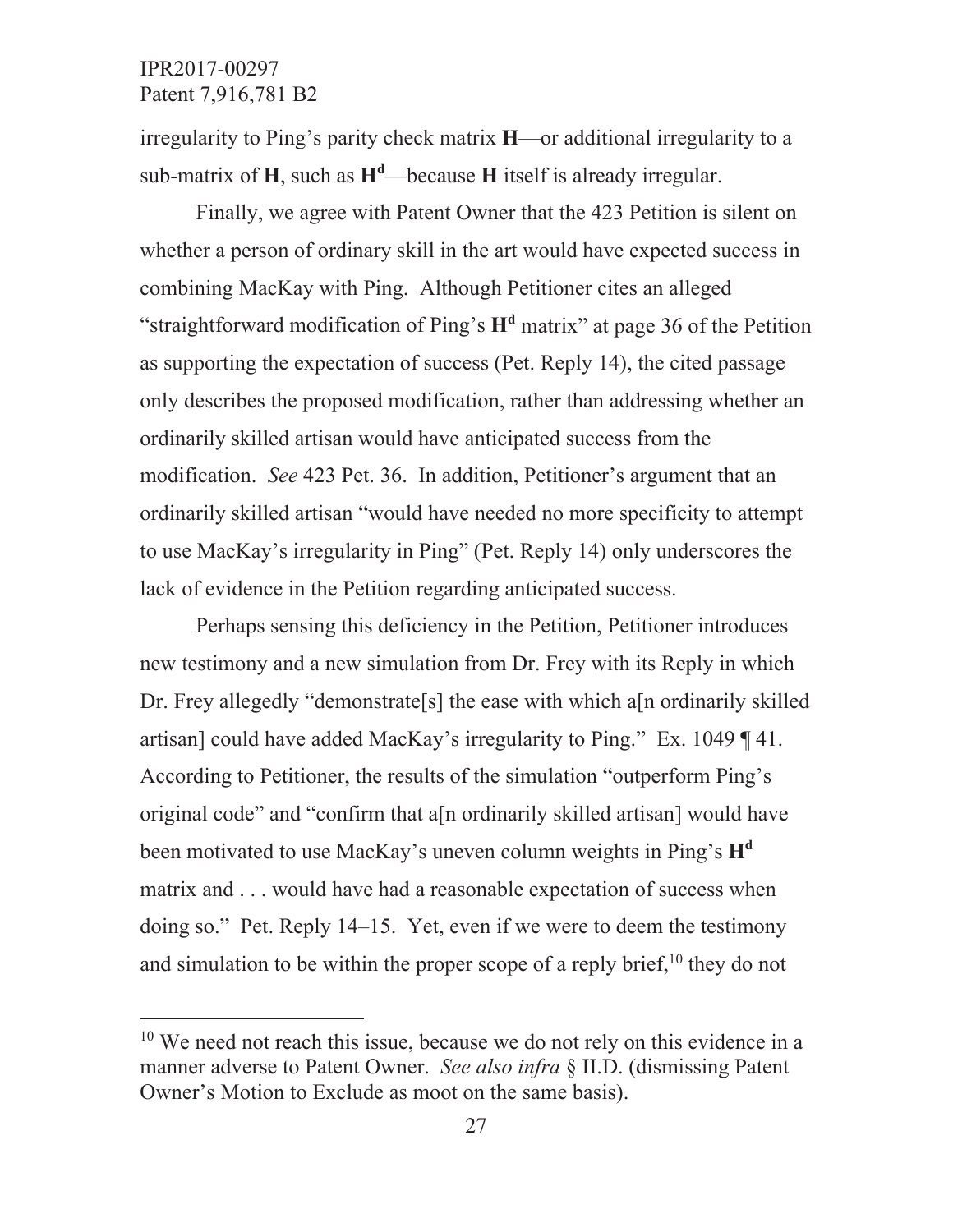support a reasonable expectation of success *at the time of the invention*. We agree with Patent Owner that "[i]t is completely irrelevant what Dr. Frey claims he could do in the year 2018 when armed with Caltech's patent disclosures and publications, [the inventor's] original coding work, contemporary resources, and some 18 years of post-filing date knowledge." PO Sur-Reply 6. Because this evidence is not tied to the state of the art at the time of the invention, it is not probative of anticipated success. See *Millennium Pharm., Inc. v. Sandoz Inc.*, 862 F.3d 1356, 1367 (Fed. Cir. 2017) (quoting *Interconnect Planning Corp. v. Feil*, 774 F.2d 1132, 1138 (Fed. Cir. 1985)) ("Those charged with determining compliance with 35 U.S.C.  $\S$  103 are required to place themselves in the minds of those of ordinary skill in the relevant art *at the time the invention was made*, to determine whether that which is now plainly at hand would have been obvious at such earlier time." (emphasis added)).

Furthermore, as part of our obviousness analysis, we are charged to consider "the scope and content of the prior art." See Graham, 383 U.S. at  $17-18$ . One important aspect of the art in this case is the relative unpredictability of developing error-correction codes. See PO Resp. 44 (citing Ex. 2004  $\P$  118–120; Ex. 2033, 256:21–257:12) ("New codes" appeared from unexpected sources, and developing the precise parameters that could lead to incremental improvements often took a significant amount of time and experimentation."). In its Reply, Petitioner embraces the notion of unpredictability as supporting its combination; Petitioner contends that "rigorous mathematical analysis of codes is difficult, and, as a result, [ordinarily skilled artisans] routinely develop codes by experimentation." Pet. Reply 14. Petitioner further contends that "running experimental tests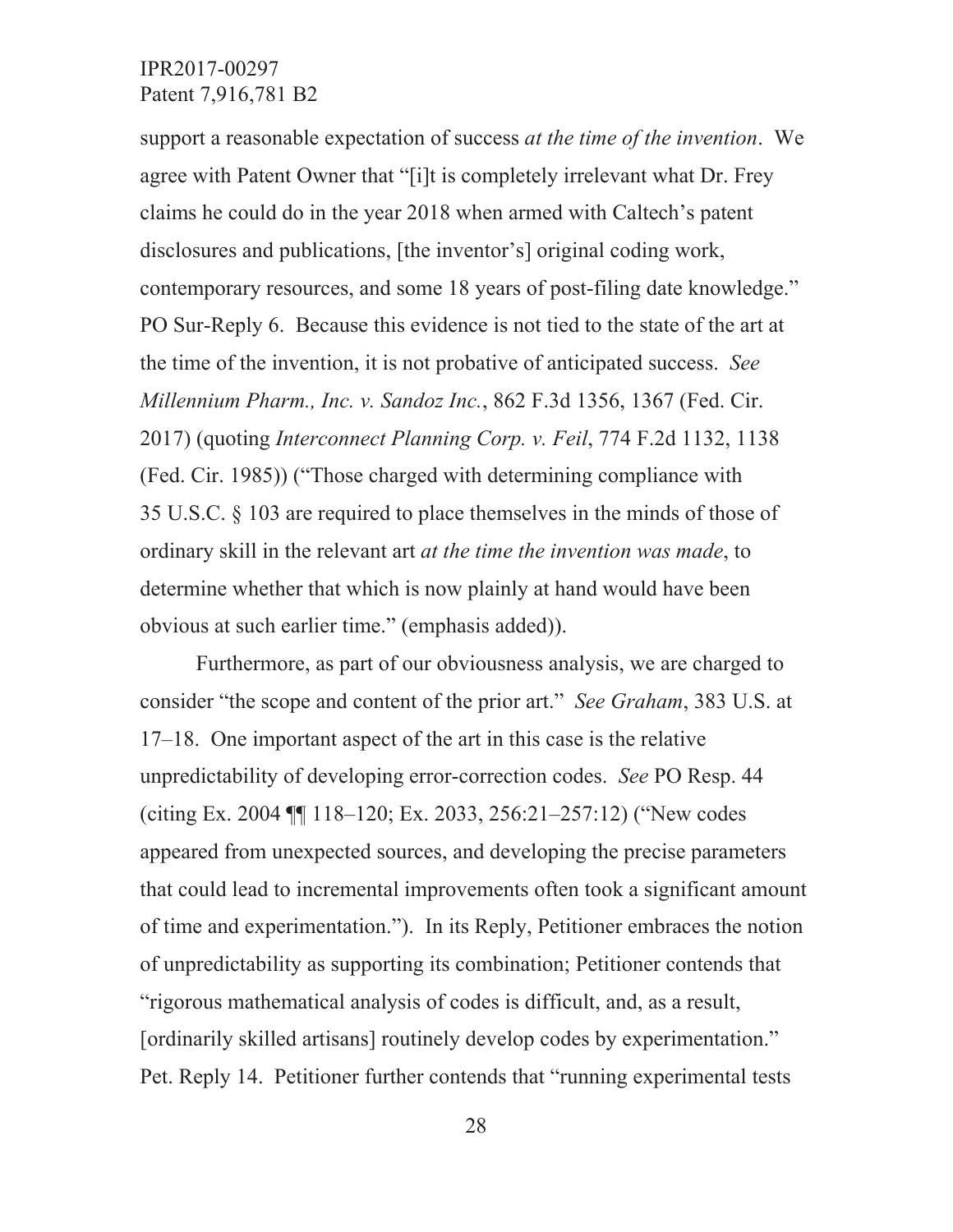on a version of Ping that incorporated MacKay's irregularity would have been routine [,]... straightforward [,] and would have taken very little time to implement." *Id.* 

Yet we do not agree with Petitioner that the need to run experiments in an unpredictable field, such as error-correction coding, indicates anything about whether such experiments ultimately would have been successful at the time of the invention. Importantly, "[u]npredictability of results equates more with nonobviousness rather than obviousness, whereas that which is predictable is more likely to be obvious." *Honeywell Int'l Inc. v. Mexichem* Amanco Holding S.A., 865 F.3d 1348, 1356 (Fed. Cir. 2017). In the absence of any evidence rooted in the Petition that substantiates a reasonable expectation of success, Petitioner's reliance on a known need for experimentation is not sufficient to support its obviousness rationale.<sup>11</sup> See Arctic Cat Inc. v. Bombardier Recreational Prod. Inc., 876 F.3d 1350, 1360–61 (Fed. Cir. 2017) ("[W] here a party argues a skilled artisan would have been motivated to combine references, it must show the artisan would have had a reasonable expectation of success from doing so." (internal quotation omitted)).

<sup>&</sup>lt;sup>11</sup> Notably, Petitioner does not contend that its proposed combination should be analyzed under obvious-to-try case law.  $C_f$ . Tr., 14:1–6 (Petitioner acknowledging, for a related case, that it was not putting forth an obviousto-try argument). Nor could Petitioner, because Petitioner does not develop an obvious-to-try theory. Specifically, Petitioner does not establish that the prior art directs which parameters to try and/or guides an inventor toward a particular solution. See Bayer Schering Pharma AG v. Barr Labs., Inc., 575 F.3d 1341, 1347 (Fed. Cir. 2009).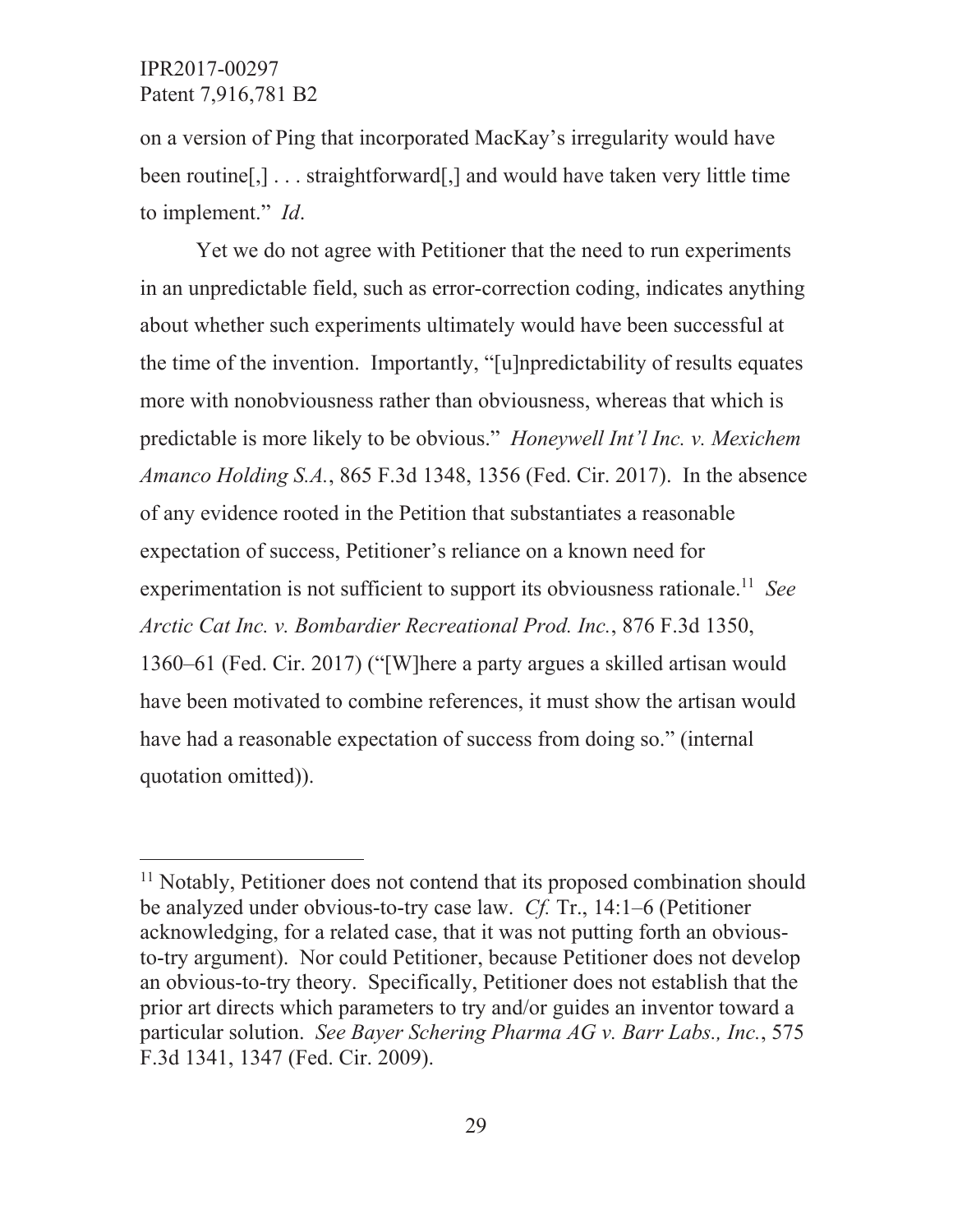For these reasons, we are not persuaded that an ordinarily skilled artisan would have been motivated to combine the teachings of Ping and MacKay in the manner suggested by Petitioner. Thus, we determine Petitioner has not shown by a preponderance of the evidence that claim 13 would have been obvious over the combination of Ping and MacKay.

Petitioner relies on the same deficient rationale for combining Ping and MacKay with respect to its analysis for claims  $14$ ,  $15$ ,  $18$ , and  $22$ . Thus, we also determine Petitioner has not shown by a preponderance of the evidence that claims 14, 15, 18, and 22 would have been obvious over the combination of Ping and MacKay.

# *C. Obviousness Ground Based on Ping, MacKay, and Coombes (423 IPR)*

Petitioner contends claim 16 would have been obvious over Ping, MacKay, and Coombes. 423 Pet. 48–50; Pet. Reply 17–21. Patent Owner disputes Petitioner's contention. PO Resp.  $49, 51-62$ .

### *1. Coombes*

Coombes is a U.S. patent directed to "resolving synchronization in an error correction encoded transmission." Ex. 1018, 1:7-10. Coombes teaches that N data bits are passed to conventional block code encoder 12. *Id.* at 3:1–2. Block code encoder 12 processes the N data bits and produces an output error correctable encoded bit stream comprised of the N data bits followed by K parity bits. *Id.* at  $3:5-10$ .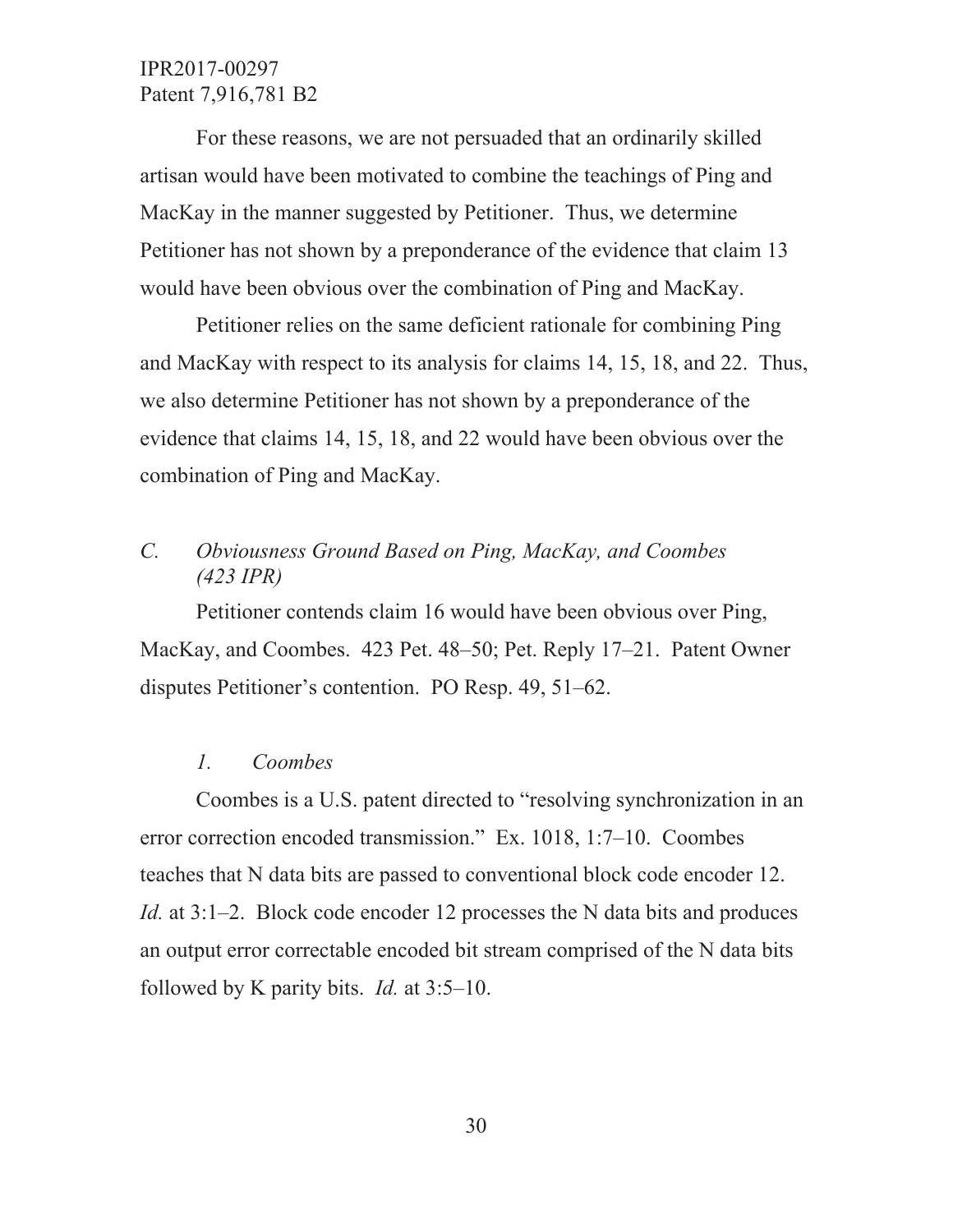#### $2.$  $Claim 16$

Claim 16 depends from claim 13 via claims 14 and 15. Claim 16 recites "the parity bits follow the information bits in the codeword." According to Petitioner, "Coombes teaches that, in the output of an errorcorrecting encoder, the 'encoded bit stream . . . is comprised of the N data bits *followed by* K parity bits,' where the 'N data bits' are the information bits input into the encoder."  $423$  Pet. 50 (quoting Ex. 1018, 3:9–10) (emphasis added by Petitioner).

Building on its reasons for combining Ping and MacKay, Petitioner contends "it would have been obvious to use the output bit order taught by Coombes in the combination of Ping in view of MacKay." *Id.* at 48. Petitioner reasons "the information bits exist prior to creation of the parity bits and, accordingly, it is simple, and obvious to output the information bits from the encoder prior to the later created parity bits." *Id.* at 49 (citing Ex. 1003, 38; Ex. 1018,  $3:5-10$ ).

Because Petitioner's obviousness analysis for claim 16 relies on the same rationale for combining Ping and MacKay discussed above (see id. at 48), Petitioner's rationale for this ground incorporates the same deficiencies discussed above. For this reason, we determine Petitioner has not shown by a preponderance of the evidence that claim 16 would have been obvious over the combination of Ping, MacKay, and Coombes.

#### $D_{\cdot}$ **Patent Owner's Motion to Exclude**

Patent Owner moves to exclude Exhibits 1027–1032, 1046, 1048, 1049, 1051, 1052, and portions of Exhibits 1045. Paper 49, 1. Patent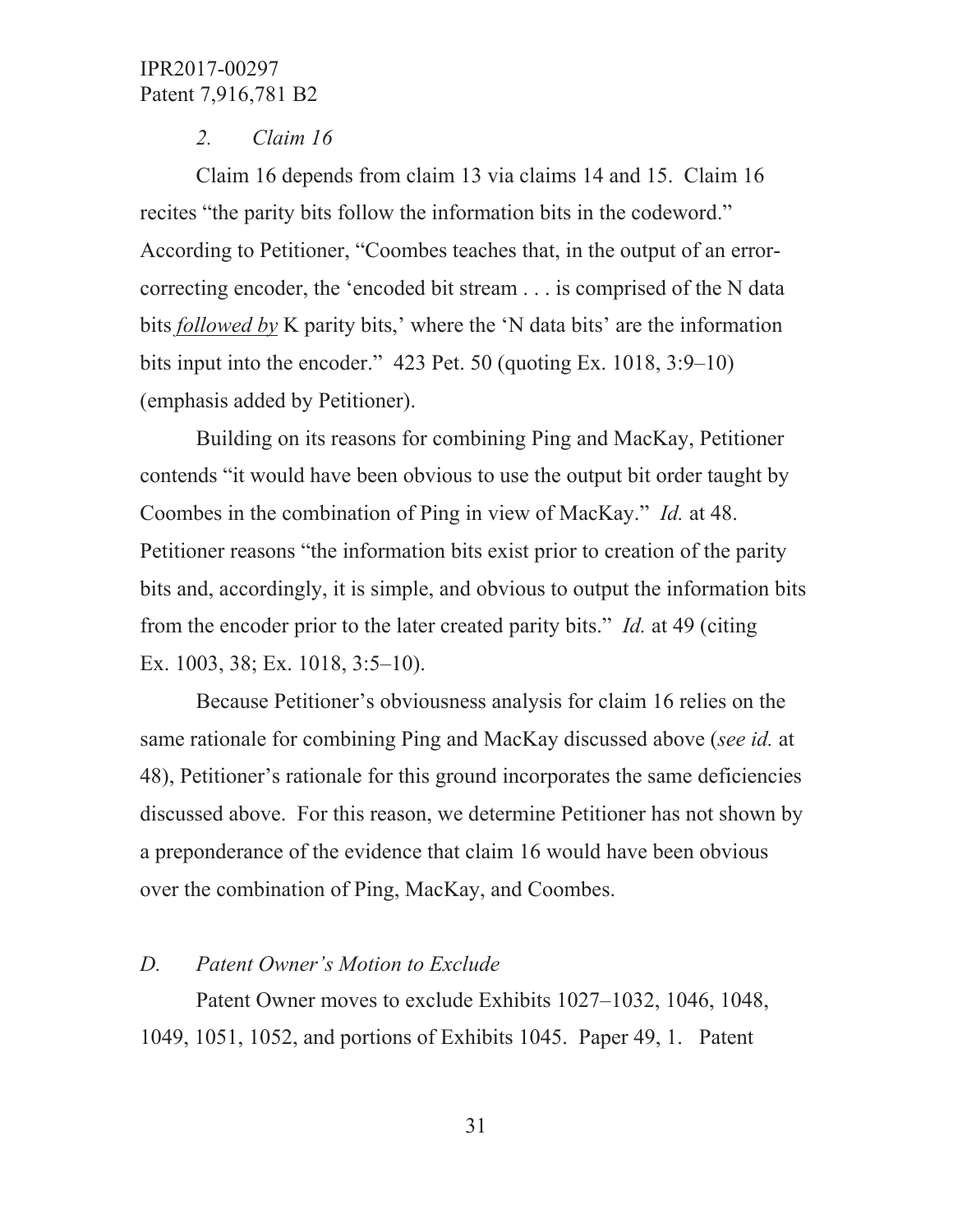Owner's motion is dismissed as moot with respect to these exhibits, as we do not rely on them in a manner adverse to Patent Owner.

#### $E_{\cdot}$ **Patent Owner's Motion for Sanctions**

Patent Owner requests sanctions against Petitioner for allegedly failing to stay within the proper scope of cross-examination during the deposition of Dr. Mitzenmacher. Paper 40, 1. Specifically, Patent Owner details questioning of Dr. Mitzenmacher that allegedly "ventured into various topics beyond the scope of the witness' direct testimony." *Id.* at  $7-$ 9. For example, Patent Owner cites "extensive questioning regarding Tanner graphs and figures newly created by Petitioner's lawyers, but absent from any petition materials or the witness' direct testimony." *Id.* at 8. As sanctions, Patent Owner asks us to: (1) strike the out-of-scope testimony elicited by Petitioner; (2) hold the direct testimony of Dr. Mitzenmacher to be facts established in this proceeding; and (3) impose "reasonable" compensatory expenses, including attorney fees, for costs reasonably related to excessive questioning and deposition time." *Id.* at  $9-10$ .

Petitioner contends that "each question posed by Petitioner during Dr. Mitzenmacher's deposition pertained directly to topics and opinions in his declaration." Paper 44, 5. Regarding the Tanner graphs and figures, Petitioner contends these were properly served upon Petitioner at Dr. Mitzenmacher's deposition in accordance with 37 C.F.R.  $\frac{24.53(f)(3)}{20.53(f)}$ . *Id.* at 6. According to Petitioner, Patent Owner's proposed sanctions are unwarranted, particularly because Patent Owner suffered no harm. *Id.* at 7– 8.

32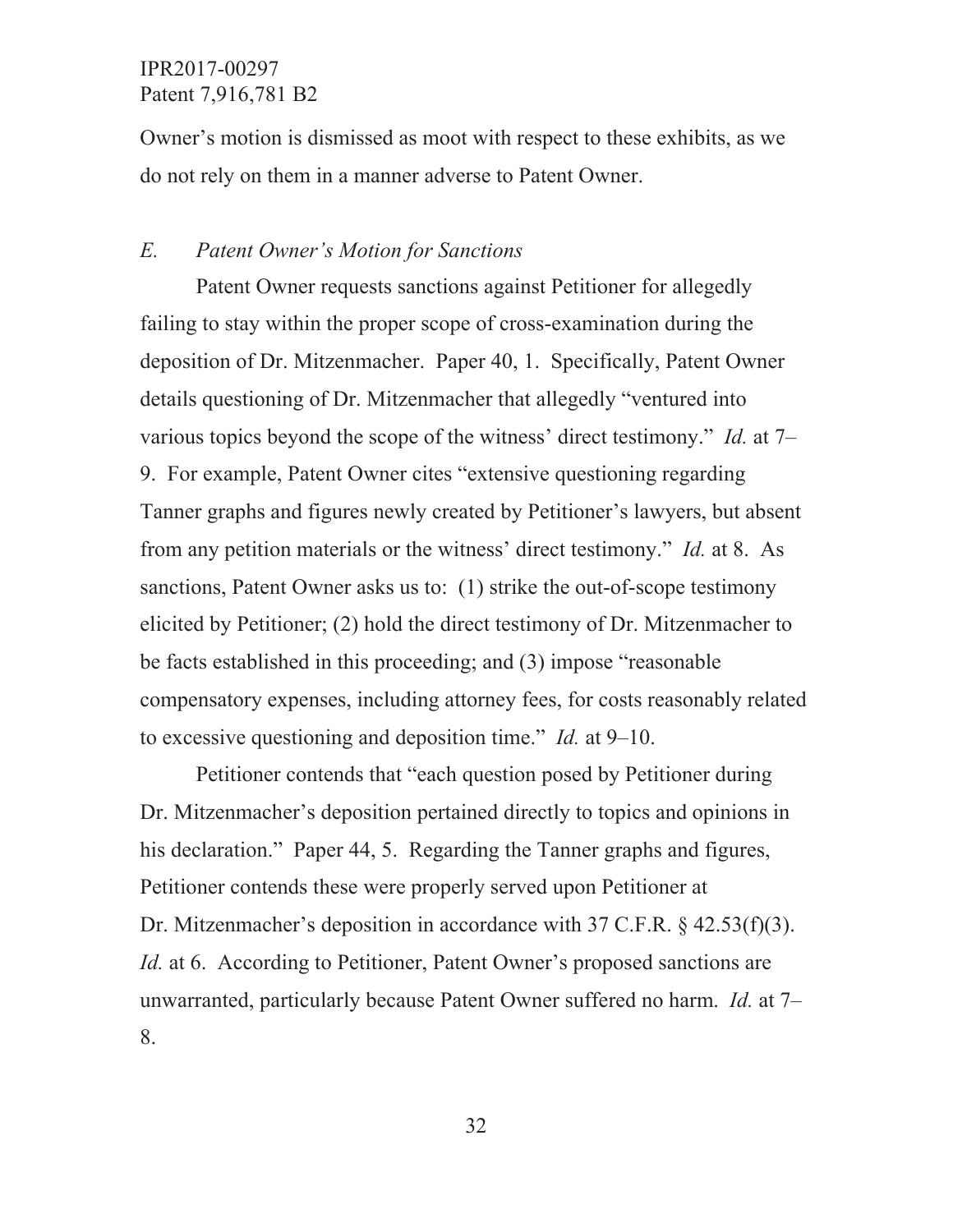The "Board may impose a sanction against a party for misconduct." 37 C.F.R.  $\&$  42.12(a); see also 35 U.S.C.  $\&$  316(a)(6) (requiring regulations prescribing sanctions). As the moving party, Patent Owner has the burden to persuade the Board that sanctions are warranted. See 37 C.F.R.  $\S$  42.20(c). In general, a motion for sanctions should address three factors: (i) whether a party has performed conduct that warrants sanctions; (ii) whether the moving party has suffered harm from that conduct; and (iii) whether the sanctions requested are proportionate to the harm suffered by the moving party. See Square, Inc. v. Think Comput. Corp., Case CBM2014-00159, slip op. at 2 (PTAB Nov. 27, 2015) (Paper 48) (citing *Ecclesiastes 9:10-11-12*, Inc. v. LMC Holding Co., 497 F.3d 1135, 1143 (10th Cir. 2007)).

Having reviewed the relevant portions of Dr. Mitzenmacher's deposition, we agree with Petitioner that sanctions are not warranted. Petitioner's attempts to elicit testimony regarding the Tanner graphs and figures, while inartful, did not rise to the level of sanctionable conduct because they were reasonably related to Dr. Mitzenmacher's direct testimony. Furthermore, we agree with Petitioner that Patent Owner suffered no harm, particularly in light of our disposition of claims 13–16, 18, and 22 above. For these reasons, we deny Patent Owner's motion for sanctions.

### **III. CONCLUSION**

Petitioner has demonstrated by a preponderance of the evidence that claims 19–21 of the '781 patent are anticipated by Ping. Petitioner has not demonstrated by a preponderance of the evidence that claims 13–15, 18, and 22 of the '781 patent would have been obvious over the combination of Ping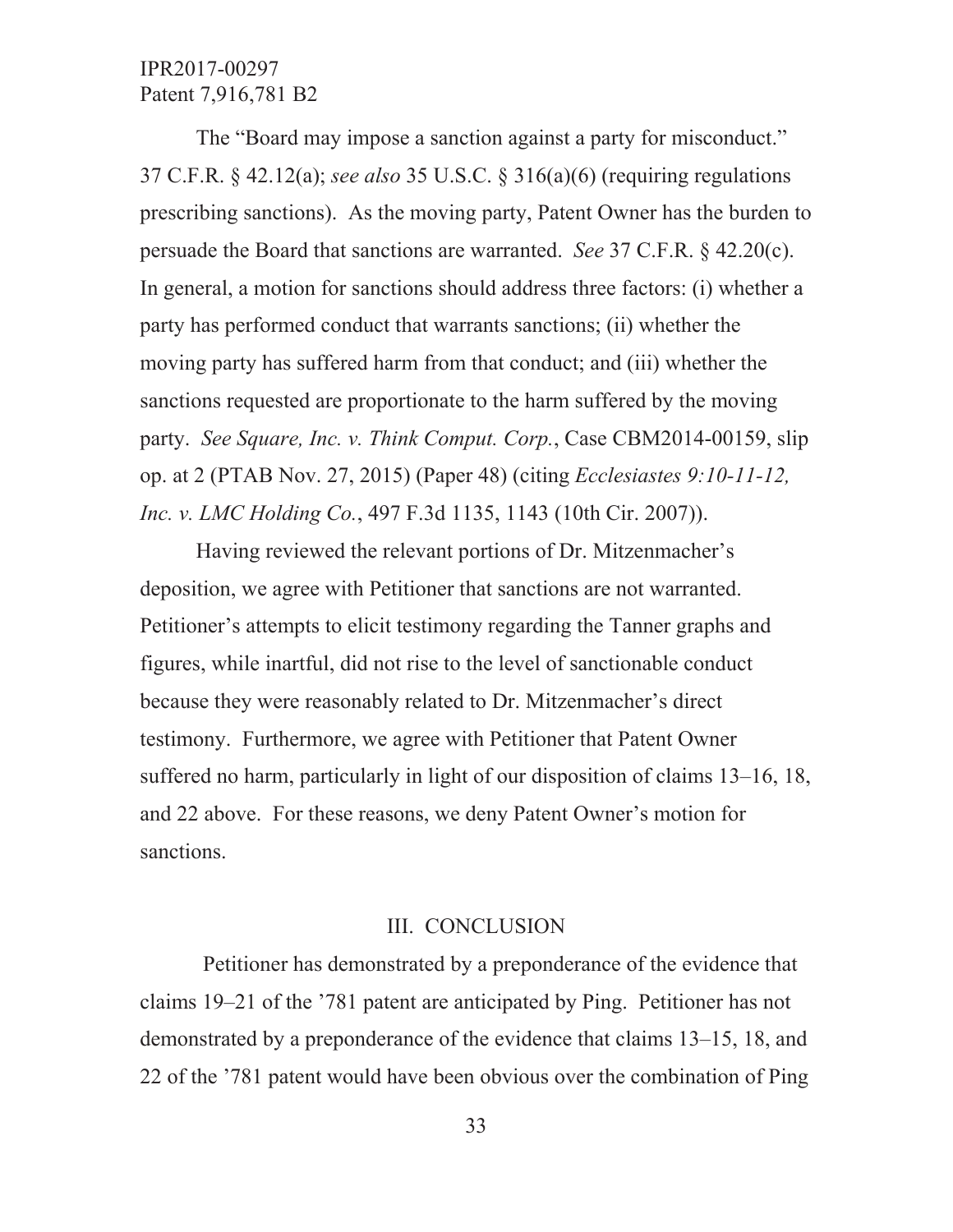and MacKay. Petitioner also has not demonstrated by a preponderance of the evidence that claim 16 of the '781 patent would have been obvious over the combination of Ping, MacKay, and Coombes.

### IV. ORDER

Accordingly, it is:

ORDERED that claims 19–21 of the '781 patent are held to be unpatentable;

FURTHER ORDERED that Patent Owner's Motion to Exclude is dismissed as moot;

FURTHER ORDERED that Patent Owner's Motion for Sanctions is denied; and

FURTHER ORDERED that, because this is a Final Written Decision, parties to this proceeding seeking judicial review of our decision must comply with the notice and service requirements of 37 C.F.R. § 90.2.